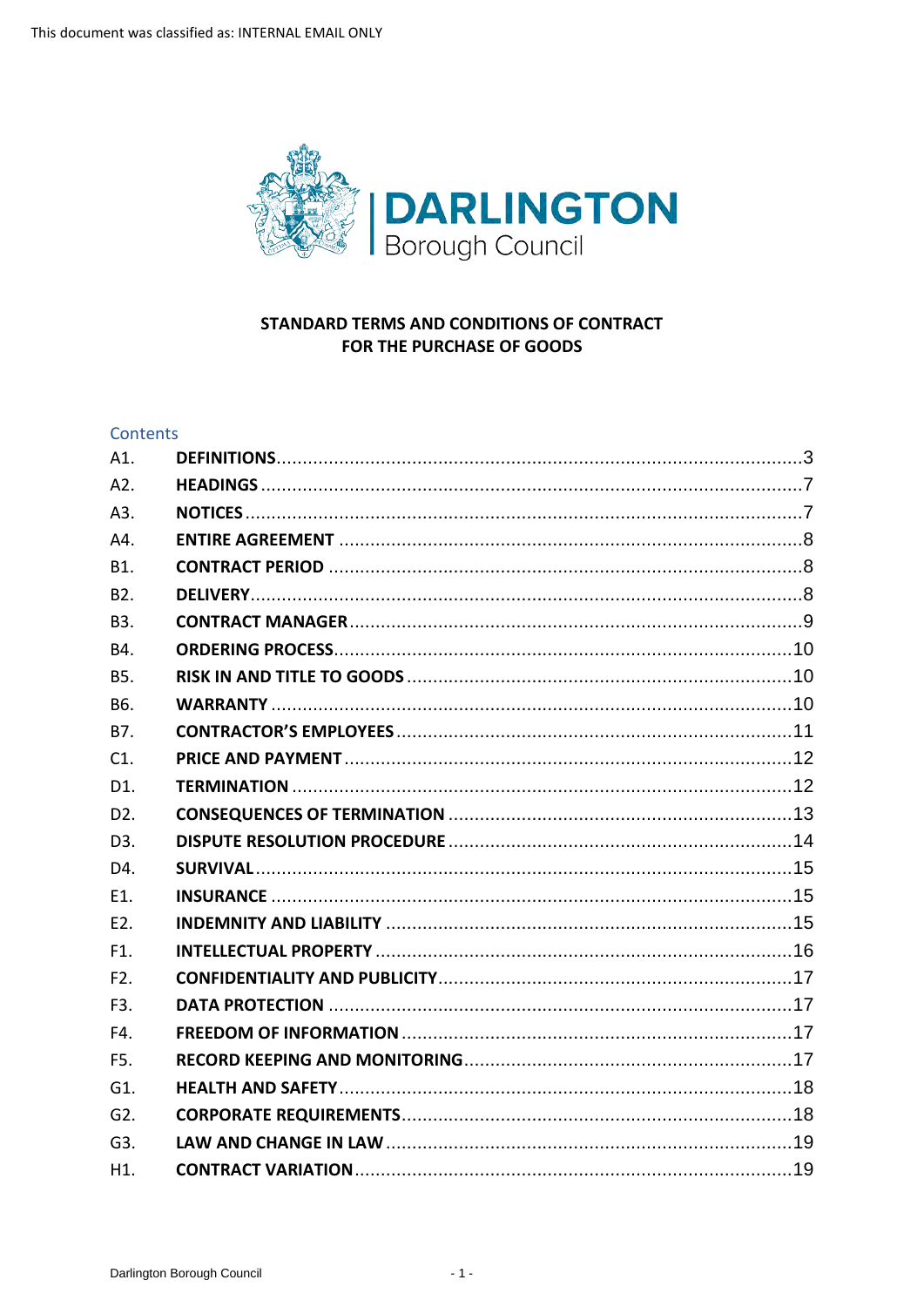| H <sub>2</sub> .  |  |
|-------------------|--|
| H3.               |  |
| H4.               |  |
| H <sub>5</sub> .  |  |
| H <sub>6</sub> .  |  |
| H7.               |  |
| H8.               |  |
| H9.               |  |
| H10.              |  |
| H <sub>11</sub> . |  |
| H <sub>12</sub> . |  |
| H <sub>13</sub> . |  |
| H14.              |  |
| H15.              |  |
| H <sub>16</sub> . |  |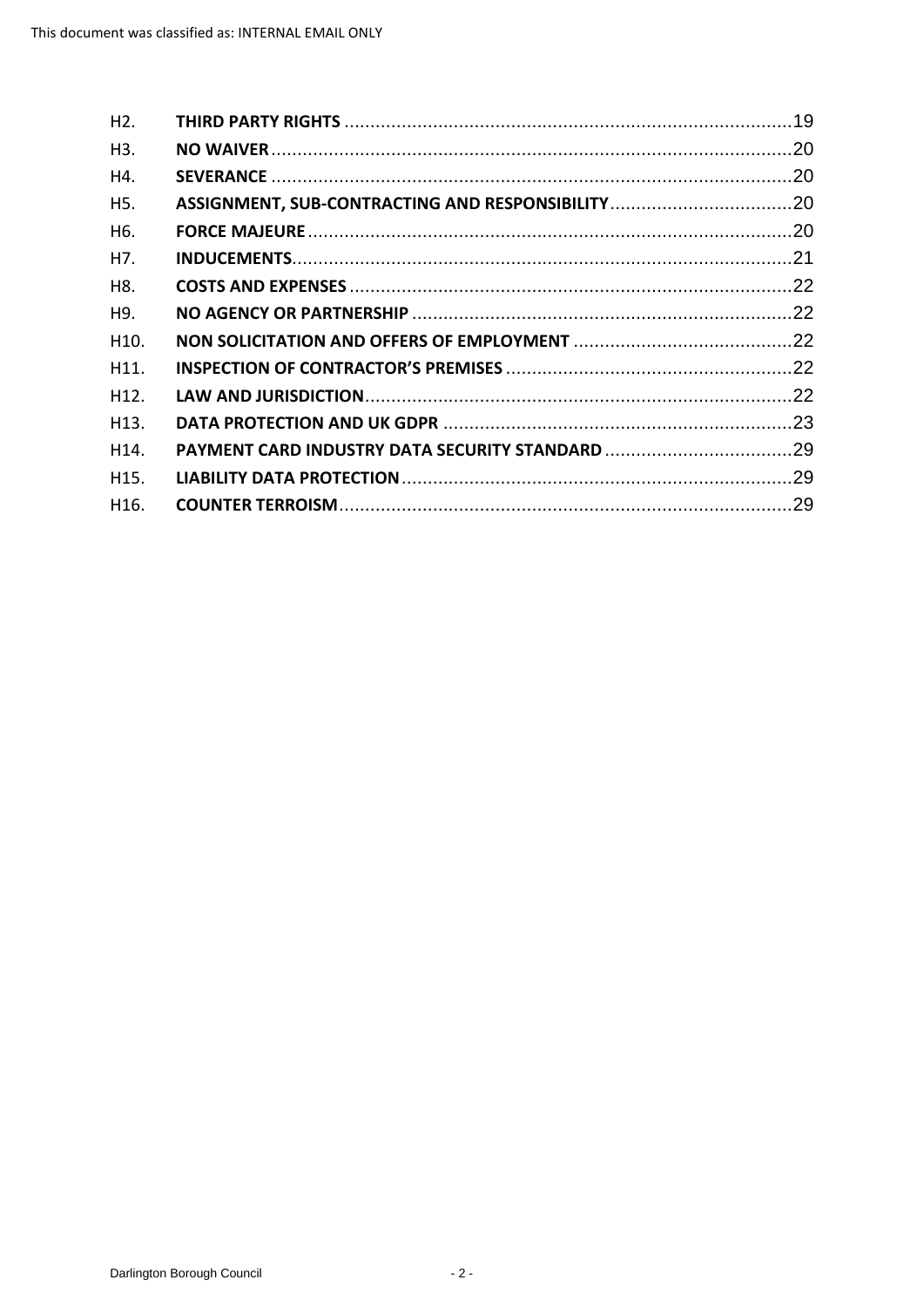#### **PART A - OPERATIVE PROVISIONS**

#### <span id="page-2-0"></span>A1. **DEFINITIONS**

 The terms and expressions used in these Standard Terms and Conditions shall have the meanings set out below:

| "Authorised Officer"       | the person duly appointed by the Council<br>and notified in writing to the Contractor to<br>act as the representative of the Council for<br>the purpose of the Contract in the Contract<br>Particulars or as amended from time to time<br>and in default of such notification the<br>Council's head of procurement or similar<br>responsible officer.                                                                                                                                                                                                                                           |
|----------------------------|-------------------------------------------------------------------------------------------------------------------------------------------------------------------------------------------------------------------------------------------------------------------------------------------------------------------------------------------------------------------------------------------------------------------------------------------------------------------------------------------------------------------------------------------------------------------------------------------------|
| "Business Day"             | any day other than a Saturday or Sunday or a<br>public or bank holiday in England.                                                                                                                                                                                                                                                                                                                                                                                                                                                                                                              |
| "Change in Law"            | the coming into effect or repeal (without<br>re-enactment or consolidation) in England of<br>any Law, or any amendment or variation to<br>any Law, or any judgement of a relevant<br>court of law which changes binding<br>precedent in England in each case after the<br>date of this Contract.                                                                                                                                                                                                                                                                                                |
| "Commencement Date"        | the commencement date stated in the<br><b>Contract Particulars.</b>                                                                                                                                                                                                                                                                                                                                                                                                                                                                                                                             |
| "Confidential Information" | any information which has been designated<br>as confidential by either party in writing or<br>that ought to be considered as confidential<br>(however it is conveyed or on whatever<br>media it is stored) including information<br>which relates to the Goods, the business,<br>affairs, properties, assets, trading practices,<br>developments, trade secrets, Intellectual<br>Property Rights, know-how, personnel,<br>customers and suppliers of either party, all<br>personal data and sensitive personal data<br>(within the meaning of the DPA) and<br>commercial sensitive information. |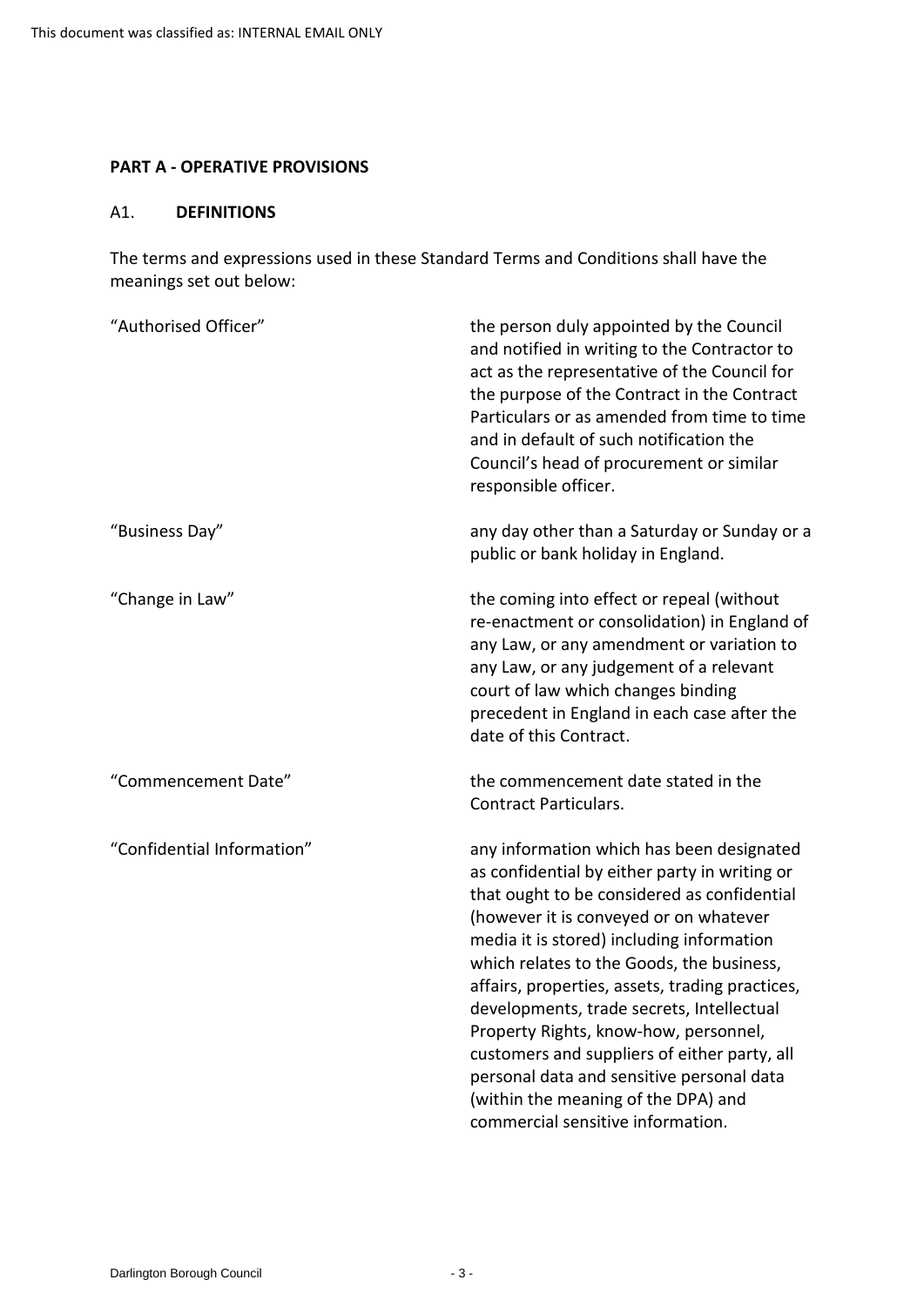| "Contract"             | the agreement in respect of the provision of<br>the Goods consisting of the following listed<br>documents which shall be read as one<br>document. In the event of ambiguity,<br>conflict or contradictions between these<br>documents the conflict will be resolved<br>according to the following order of priority:                                                                                              |
|------------------------|-------------------------------------------------------------------------------------------------------------------------------------------------------------------------------------------------------------------------------------------------------------------------------------------------------------------------------------------------------------------------------------------------------------------|
|                        | 1.<br>the Contract Particulars;                                                                                                                                                                                                                                                                                                                                                                                   |
|                        | 2.<br>the Special Terms and Conditions;                                                                                                                                                                                                                                                                                                                                                                           |
|                        | 3.<br>the Standard Terms and Conditions;                                                                                                                                                                                                                                                                                                                                                                          |
|                        | 4.<br>the Tender except to the extent<br>that any element of the Tender has<br>been included in the Contract<br>Particulars.                                                                                                                                                                                                                                                                                      |
| "Contractor"           | the contractor and where applicable this<br>shall include the contractor's Employees,<br>sub-contractors, agents, representatives and<br>permitted assigns and, if the contractor is a<br>consortium or consortium leader, the<br>consortium members.                                                                                                                                                             |
| "Contract Manager"     | the person named in the Contract Particulars<br>as the contract manager and any<br>replacement from time to time in<br>accordance with clause B3.2.                                                                                                                                                                                                                                                               |
| "Contract Particulars" | the document detailing the specific core<br>terms agreed between the parties with<br>regard to the Goods which shall include but<br>not be limited to the Pricing Schedule,<br>Delivery Instructions, Commencement Date,<br>Authorised Officer, Contract Manager, Key<br>Personnel, Contract Period and the<br>Specification and relevant contract specific<br>details of the Tender included in the<br>document. |
| "Contract Period"      | the period of the contract as stated in the<br>Contract Particulars (and any extension in<br>accordance with clause B1).                                                                                                                                                                                                                                                                                          |
| "Control"              | control as defined by section 416 of the                                                                                                                                                                                                                                                                                                                                                                          |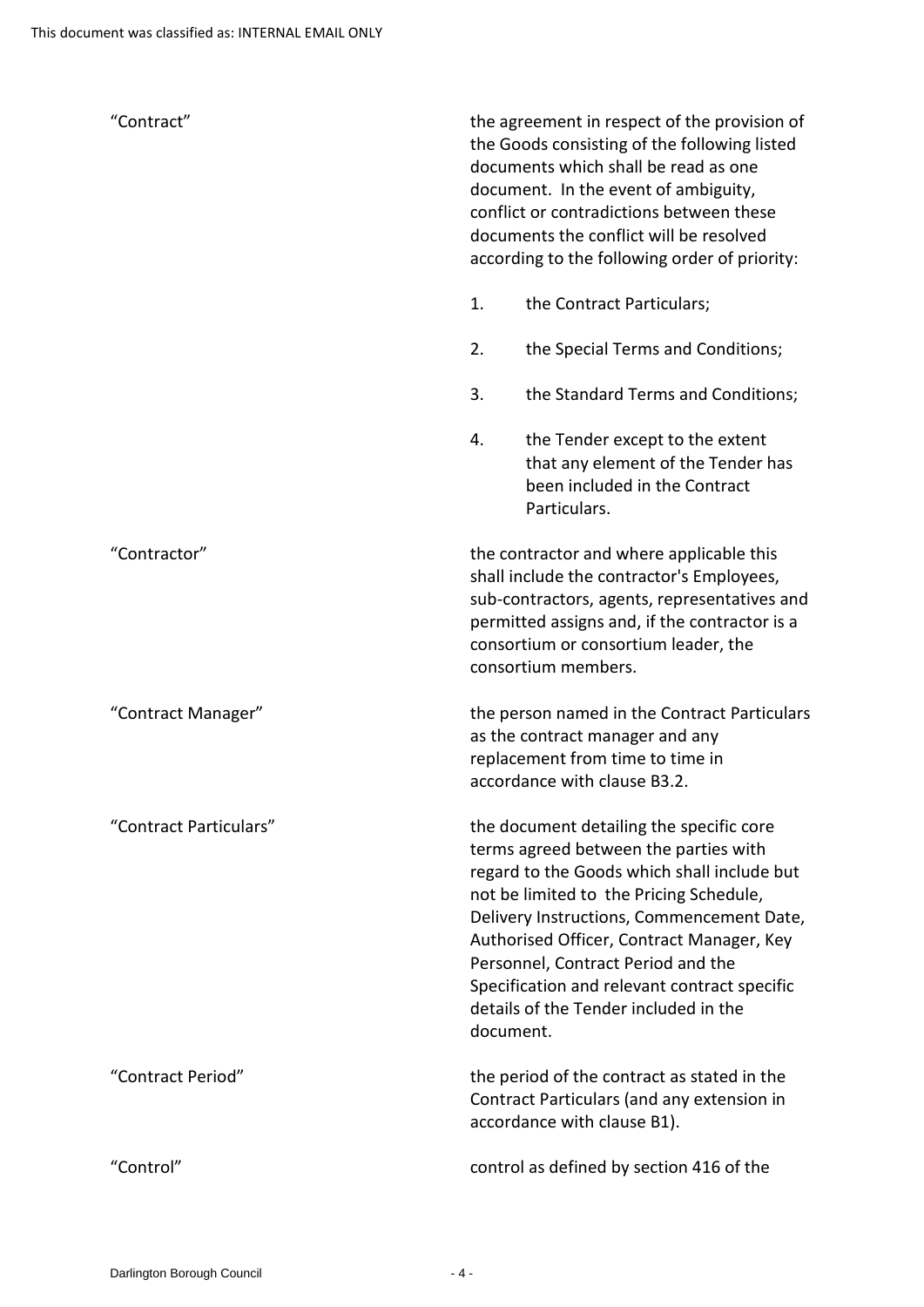|                          | Income and Corporation Taxes Act 1988.                                                                                                                                                                                                                                                                                                                                                                                                                                                                                                            |
|--------------------------|---------------------------------------------------------------------------------------------------------------------------------------------------------------------------------------------------------------------------------------------------------------------------------------------------------------------------------------------------------------------------------------------------------------------------------------------------------------------------------------------------------------------------------------------------|
| "Council"                | the Council named in the Contract<br>Particulars and where the context so admits<br>includes any person which takes over or<br>assumes the statutory functions or<br>administrative responsibilities of the Council<br>(whether in part or totally) or which is<br>controlled by or is under common control<br>with the Council (and the expression<br>"control" shall mean the power to direct or<br>cause the direction of the general<br>management and policies of the person in<br>question but only for so long as such control<br>exists). |
| "DPA"                    | The Data Protection Act 1998.                                                                                                                                                                                                                                                                                                                                                                                                                                                                                                                     |
| "Delivery Instructions"  | the instructions provided in the Contract<br>Particulars and any other information that<br>the Council considers appropriate to the<br>provision of the Goods.                                                                                                                                                                                                                                                                                                                                                                                    |
| "Employee"               | any person employed by the Contractor to<br>perform the Contract which will also<br>include the Contractor's servants, agents,<br>voluntary and unpaid workers and<br>subcontractors and representatives.                                                                                                                                                                                                                                                                                                                                         |
| "EIR"                    | The Environmental Information Regulations<br>2004.                                                                                                                                                                                                                                                                                                                                                                                                                                                                                                |
| "FOIA"                   | The Freedom of Information Act 2000.                                                                                                                                                                                                                                                                                                                                                                                                                                                                                                              |
| "Force Majeure"          | any cause materially affecting the<br>performance by a party of its obligations<br>under this Contract arising from any act<br>beyond its reasonable control and affecting<br>either party, including without limitation:<br>acts of God, war, industrial action (subject to<br>clause H6.3), protests, fire, flood, storm,<br>tempest, epidemic, explosion, acts of<br>terrorism and national emergencies.                                                                                                                                       |
| "Good Industry Practice" | the exercise of such degree of skill, diligence,<br>care and foresight which would reasonably<br>and ordinarily be expected from a skilled and                                                                                                                                                                                                                                                                                                                                                                                                    |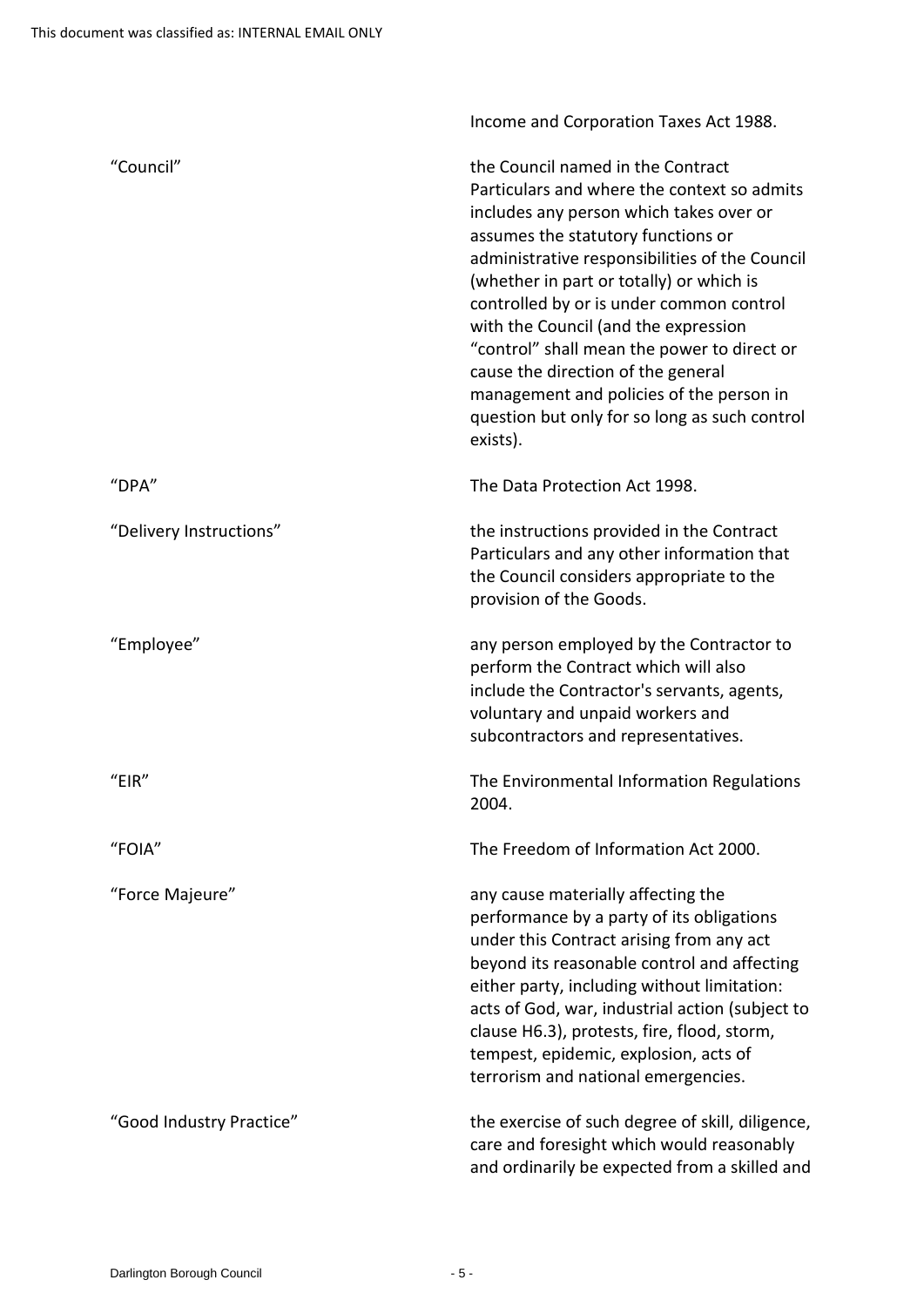|                                | experienced contractor engaged in the<br>supply of goods similar to the Goods under<br>the same or similar circumstances as those<br>applicable to the Contract.                                                                                                                                                                                                                                                                                                                                  |
|--------------------------------|---------------------------------------------------------------------------------------------------------------------------------------------------------------------------------------------------------------------------------------------------------------------------------------------------------------------------------------------------------------------------------------------------------------------------------------------------------------------------------------------------|
| "Goods"                        | the goods described in the Specification to<br>be supplied by the Contractor in accordance<br>with the Contract and any associated<br>services provided by the Contractor in<br>relation to those goods.                                                                                                                                                                                                                                                                                          |
| "HRA"                          | The Human Rights Act 1998.                                                                                                                                                                                                                                                                                                                                                                                                                                                                        |
| "Intellectual Property Rights" | patents, inventions, trade marks, service<br>marks, logos, design rights (whether<br>registrable or otherwise), applications for<br>any of the foregoing, copyright, database<br>rights, domain names, trade or business<br>names, moral rights and other similar rights<br>or obligations whether registrable or not in<br>any country (including but not limited to the<br>United Kingdom) and the right to sue for<br>passing off.                                                             |
| "Invitation to Tender"         | the Council's invitation to tender for the<br>Contract.                                                                                                                                                                                                                                                                                                                                                                                                                                           |
| "Law"                          | any applicable Act of Parliament, sub-<br>ordinate legislation within the meaning of<br>section 21(1) of the Interpretation Act 1978,<br>exercise of the Royal Prerogative,<br>enforceable community right within the<br>meaning of section 2 of the European<br>Communities Act 1972, bye-law, regulatory<br>policy, guidance or industry code, judgment<br>of a relevant court of law, or directives or<br>requirements of any regulatory body with<br>which the Contractor is bound to comply. |
| "Liabilities"                  | all costs, actions, demands, expenses, losses,<br>damages, claims, proceedings, awards, fines,<br>orders and other liabilities (including<br>reasonable legal and other professional fees<br>and expenses) whenever arising or brought.                                                                                                                                                                                                                                                           |
| "Order"                        | an order for Goods to be provided where the<br>Contract is identified in the Contract                                                                                                                                                                                                                                                                                                                                                                                                             |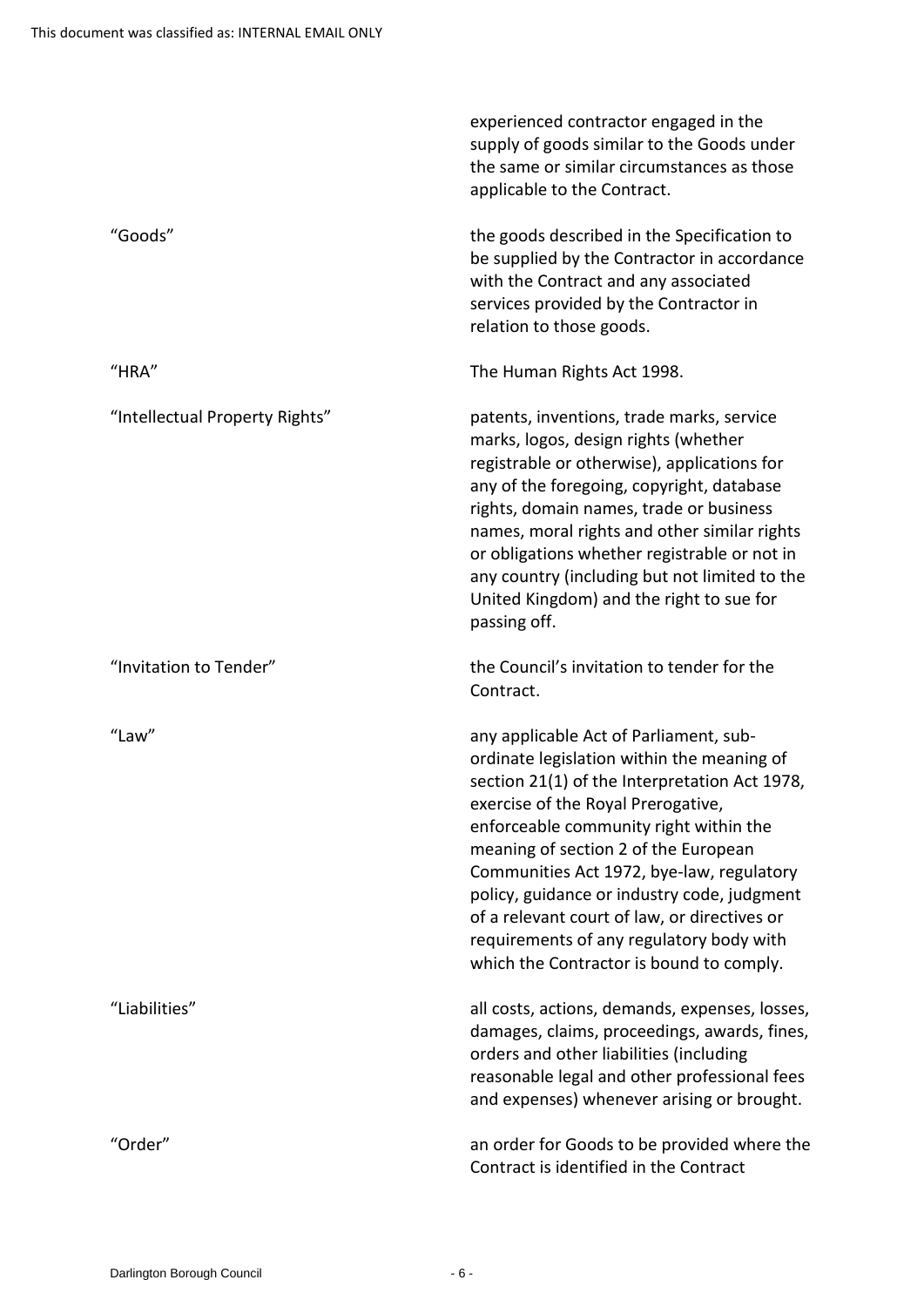|                                 | Particulars to be delivered by call off.                                                                                                                                                                                                      |
|---------------------------------|-----------------------------------------------------------------------------------------------------------------------------------------------------------------------------------------------------------------------------------------------|
| "Price"                         | the price of the Goods as set out in the<br><b>Contract Particulars. Unless otherwise</b><br>stated, any reference to Price shall be<br>regarded as being exclusive of properly<br>chargeable VAT which shall be separately<br>accounted for. |
| "Pricing Schedule"              | the schedule from the Tender detailing the<br>pricing as detailed in the Contract<br>Particulars.                                                                                                                                             |
| "Special Terms and Conditions"  | the additional terms and conditions attached<br>which were set out in the Invitation to<br>Tender.                                                                                                                                            |
| "Specification"                 | the specification included in the Contract<br>Particulars setting out the Council's detailed<br>requirements in relation to the Goods.                                                                                                        |
| "Standard Terms and Conditions" | the terms and conditions set out in this<br>document.                                                                                                                                                                                         |
| "Tender"                        | the Contractor's tender for the Goods in<br>response to the Council's Invitation to<br>Tender.                                                                                                                                                |

- A1.1 Any reference to a person shall include any natural person, partnership, joint venture, body corporate, incorporated association, government, governmental agency, persons having a joint or common interest, or any other legal or commercial entity or undertakings.
- A1.2 A reference to any statute, order, regulation or similar instrument shall be construed as a reference to the statute, order, regulation or instrument as amended by any subsequent statute, order, regulation or instrument or as contained in any subsequent re-enactment.

# <span id="page-6-0"></span>A2. **HEADINGS**

A2.1 The index and headings to the clauses and appendices to and schedules of this Contract are for convenience only and will not affect its construction or interpretation.

# <span id="page-6-1"></span>A3. **NOTICES**

A3.1 Any notice required by this Contract to be given by either party to the other shall be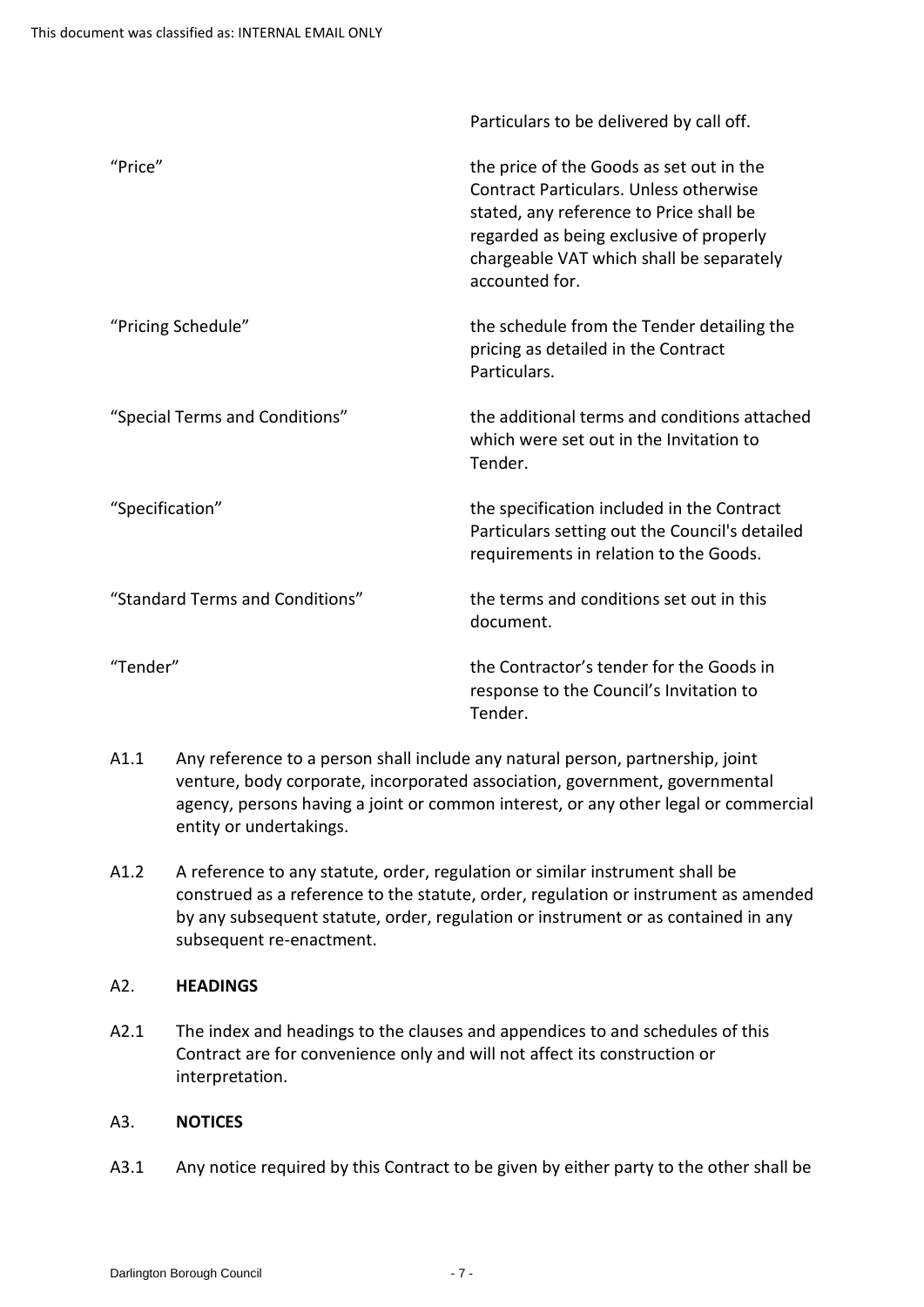in writing and shall be served personally, by fax or by sending it by registered post or recorded delivery to the appropriate address, fax number or email address notified to each other as set out in the Contract Particulars.

 A3.2 Any notice served personally will be deemed to have been served on the day of delivery; any notice sent by post will be deemed to have been served 48 hours after it was posted; any notice sent by fax will be deemed to have been served 24 hours after it was despatched and any notice sent by email before 5 p.m. will be deemed to have been served on the day of despatch and otherwise on the following day save where the deemed date of service falls on a day other than a Business Day in which case the date of service will be the next Business Day.

## <span id="page-7-0"></span>A4. **ENTIRE AGREEMENT**

 representations and undertakings, whether written or oral, except that this clause A4.1 The Contract constitutes the entire agreement between the parties relating to the subject matter of the Contract. The Contract supersedes all prior negotiations, A4 shall not exclude liability in respect of any fraudulent misrepresentation.

## **PART B - PROVISION OF GOODS**

## <span id="page-7-1"></span>B1. **CONTRACT PERIOD**

- B1.1 The Contract shall commence on the Commencement Date and subject to clause B1.2 shall continue for the Contract Period.
- B1.2 If the Contract Period includes an option to extend and the Council intends to take up the option, the Contractor shall be notified in writing within the period stated in the Contract Particulars prior to the commencement of the extension. If no such notification is issued the Contract shall automatically expire after the initial Contract Period.

## <span id="page-7-2"></span>B2. **DELIVERY**

- time for delivery is stated in the Delivery Instructions Goods shall be delivered B2.1 The Goods shall be delivered in accordance with any Delivery Instructions. If no between 9a.m. and 5p.m. on a Business Day.
- B2.2 The time of the delivery of the Goods is of essence to the Contract.
- when they are removed from the transporting vehicle and delivered in accordance with the Delivery Instructions. Where the Goods are collected by the Council from B2.3 Where the Goods are delivered by the Contractor, the point of delivery shall be the Contractor, the point of delivery shall be when they are loaded onto the Council's vehicle.
- B2.4 Except where otherwise provided in the Contract, delivery shall include the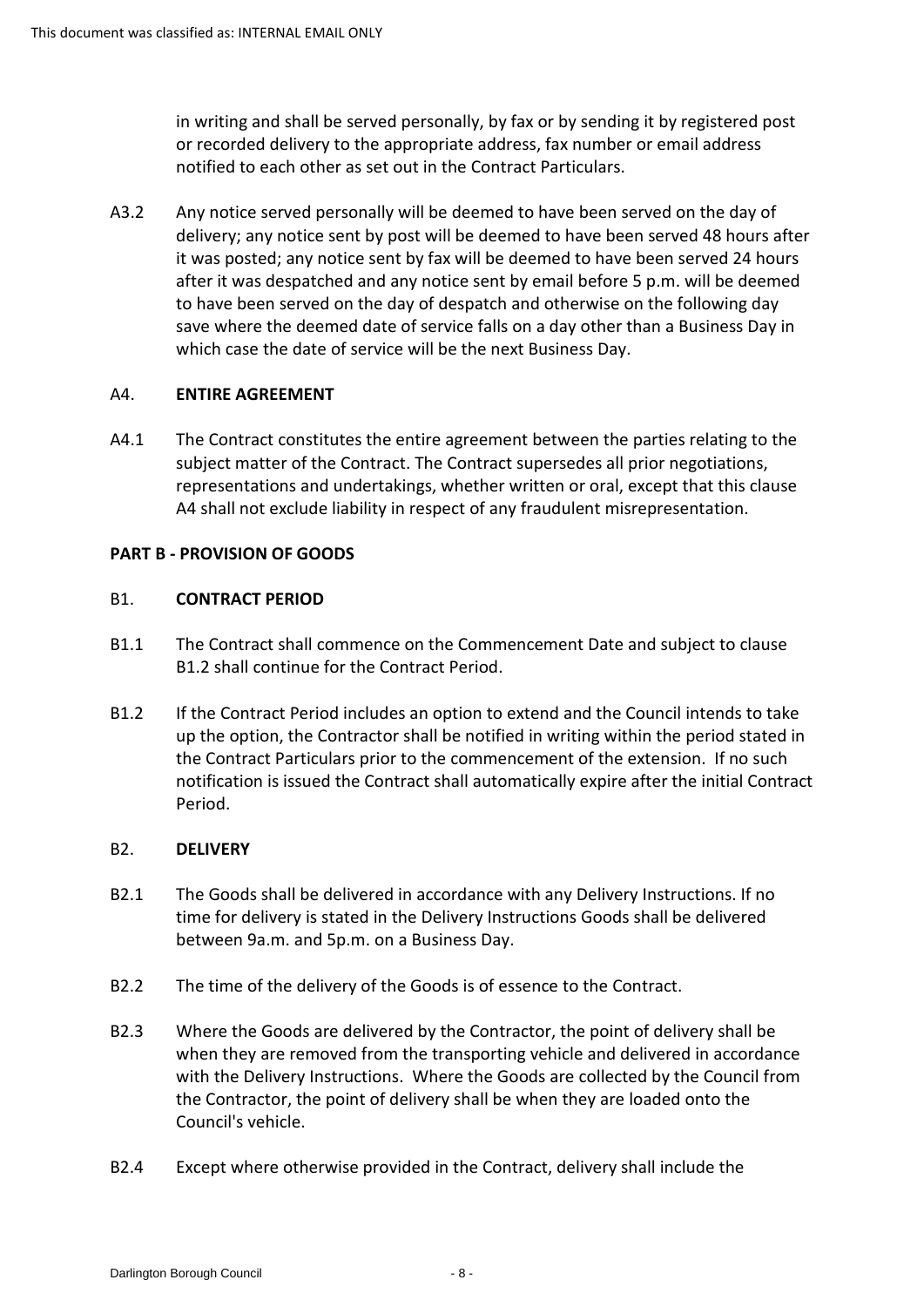uploading or stacking of the Goods by the Contractor at such places the Council may direct in the Contract.

- B2.5 The issue by the Council of a receipt note for the Goods shall not constitute any acknowledgement of the condition or nature of those Goods. The Council shall not be deemed to have accepted any Goods until it has had reasonable opportunity to inspect them following delivery or within a reasonable time after any latent defect in the Goods has become apparent.
- B2.6 All Goods must be properly packaged to survive transit without damage, clearly and legibly labelled and addressed. The Council will not be liable to pay for any pallets, packages or containers in which Goods are supplied.
- B2.7 Unless expressly agreed to the contrary, the Council shall not be obliged to accept delivery by instalments. If the Council does specify or agree to delivery by Instructions shall, without prejudice to any other rights or remedies of the Council, instalments, delivery of any one instalment not in accordance with the Delivery entitle the Council to terminate the whole of any unfulfilled part of the Contract without further liability to the Contractor.
- them are not delivered in accordance with the Delivery Instructions the Council B2.8 Without prejudice to the Council's other remedies if the Goods or any portion of shall be entitled to recover from the Contractor, as liquidated damages and not by way of penalty, the amount, if any, for the period during which such failure continues the amount, if any as set out in the Special Terms and Conditions.
- B2.9 If the Contractor at any time becomes aware of any act or omission, or proposed act or omission by the Council which prevents or hinders, or may prevent or hinder the Contractor from supplying the Goods in accordance with the Contract, the Contractor shall inform the Council.
- B2.10 If the Contractor has a change in Control, the Contractor shall inform the Council as soon as reasonably practicable.
- B2.11 The Council retains the Contractor for the supply of the Goods on a non exclusive basis.

## <span id="page-8-0"></span>B3. **CONTRACT MANAGER**

- empowered to act on behalf of the Contractor for all purposes connected with the B3.1 The Contractor shall employ a competent and authorised Contract Manager Contract.
- B3.2 The Contractor shall forthwith give notice in writing to the Council of any change in the identity, address and telephone numbers of the person appointed as Contract Manager. The Contractor shall give maximum possible notice to the Council before changing its Contract Manager.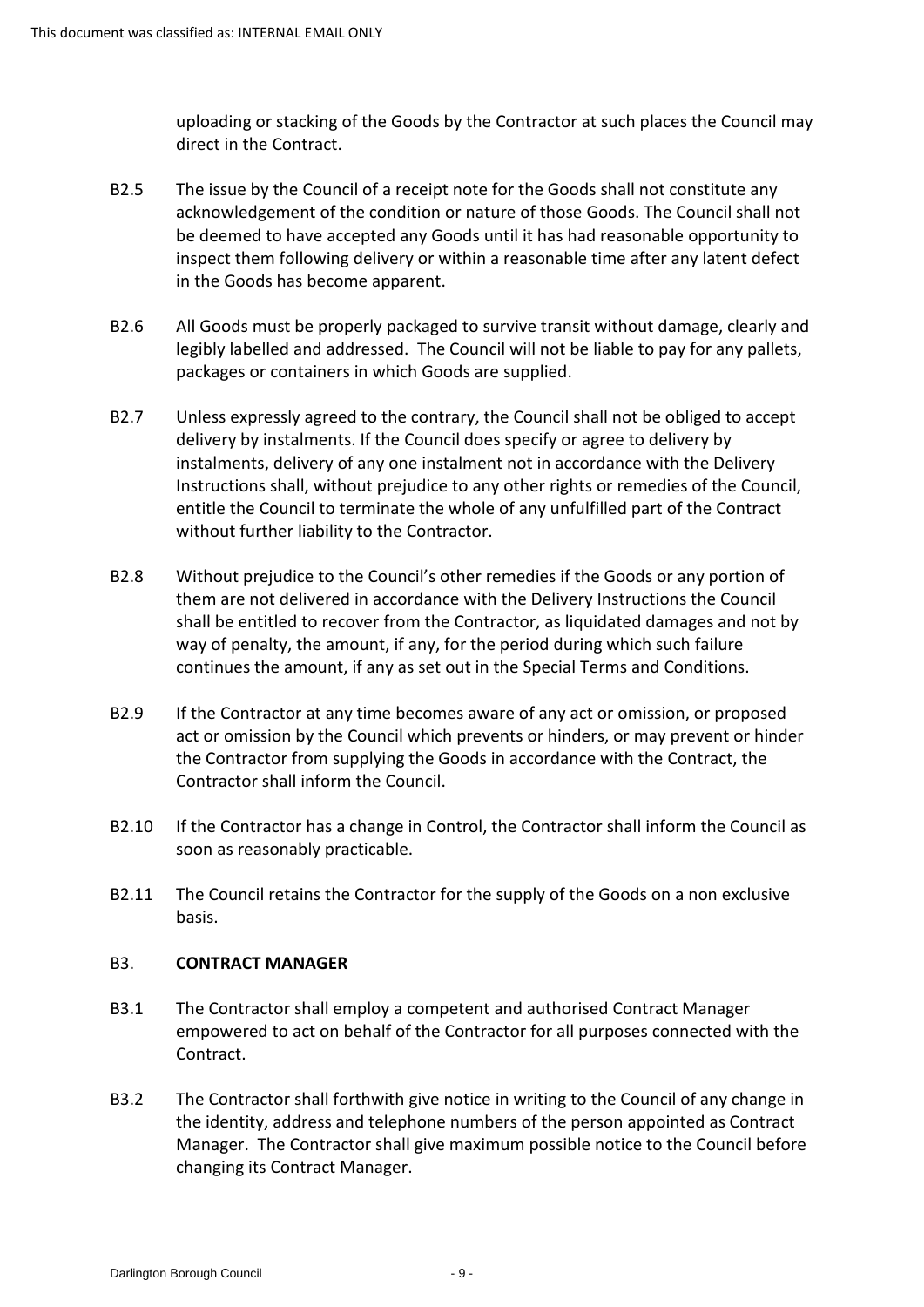#### <span id="page-9-0"></span>B4. **ORDERING PROCESS**

- B4.1 Where this Contract is identified as requiring Orders in the Contract Particulars the Contractor shall accept Orders made in writing by the Council under the provisions of this clause.
- B4.2 Except where specified Orders are required to call off the Goods, the Council gives no guarantees whatsoever as to when any Order will be placed during the Contract Period or under the Contract.
- Council's requirements with regard to timescale for delivery of those Goods. B4.3 The Orders shall state the type of or part of the Goods required including the

# <span id="page-9-1"></span> B5. **RISK IN AND TITLE TO GOODS**

- B5.1 Risk in the Goods shall pass to the Council upon delivery without prejudice to any rights of rejection which may accrue to the Council under the Contract or otherwise.
- B5.2 Title to the Goods shall pass to the Council upon delivery or earlier payment.

#### <span id="page-9-2"></span>B6. **WARRANTY**

- B6.1 The Contractor warrants to the Council that the Goods will be:
	- B6.1.1 of satisfactory quality within the meaning of the Sale of Goods Act 1979 and fit for purpose as required by the Specification or held out by the Contractor; and
	- B6.1.2 free from defects in design, material and workmanship; and
	- Specification and any drawings, samples or descriptions provided by the B6.1.3 provided in accordance with the Contract, correspond with the Contractor; and
	- B6.1.4 so formulated, designed, constructed, finished and packaged as to be safe and without risk to health.
- B6.2 The Contractor warrants to the Council that to the extent that associated services are performed, be performed by appropriately qualified, trained and experienced personnel with a high standard of skill, care and diligence and in accordance with Good Industry Practice.
- B6.3 Without prejudice to the Council's right to terminate under clause 13 (Termination), if any of the Goods supplied are not in accordance with the Contract, the Council shall be entitled to: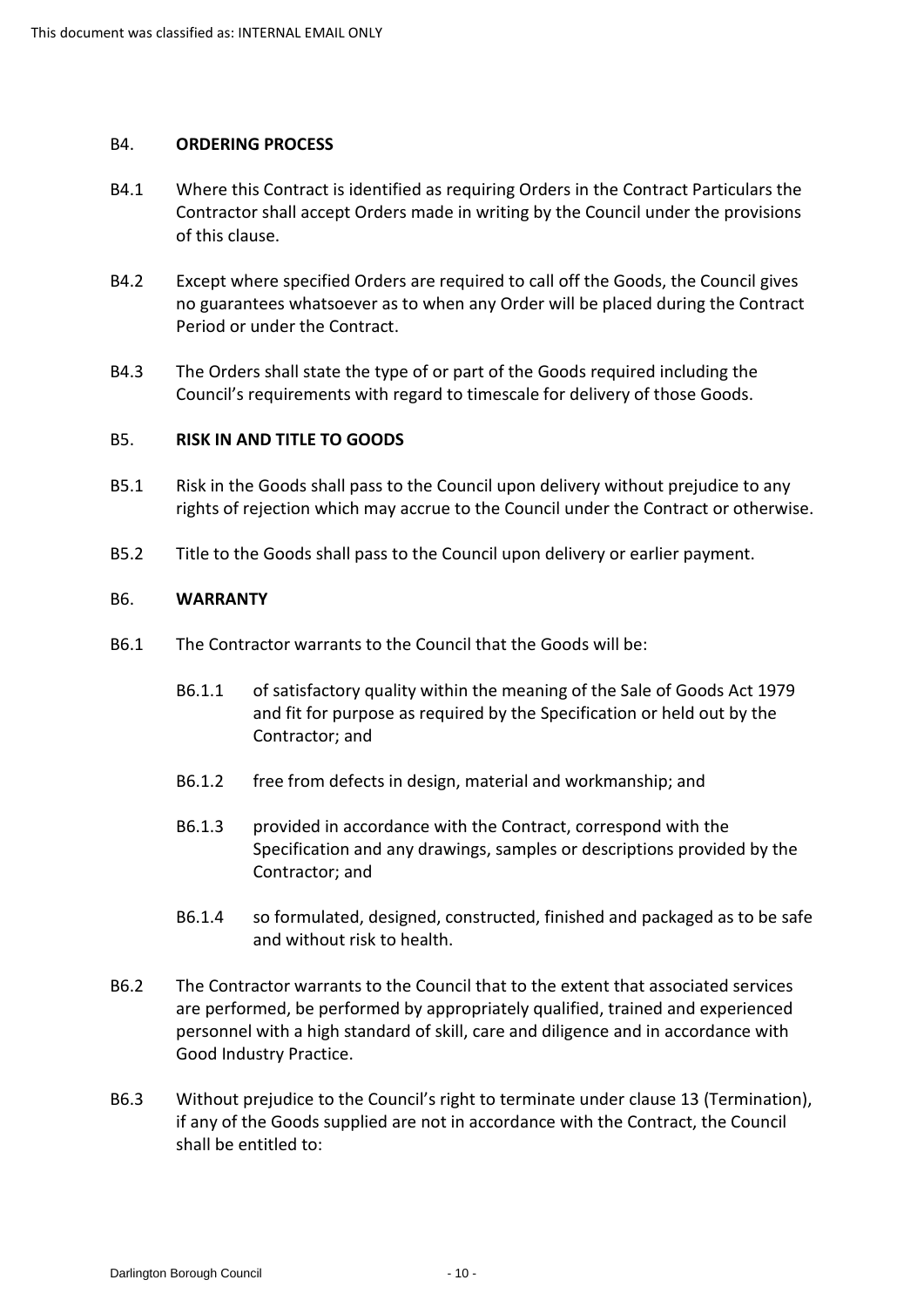- and in any event within fourteen (14) working days of a request to do so; B6.3.1 require the Contractor to repair the Goods or to supply replacement Goods in accordance with the Contract as soon as reasonably practicable or
- proportion of the Price which has been paid together with payment of B6.3.2 subject to clause F1 (Indemnity and Liability), treat the Contract as discharged by the Contractor's breach and require the repayment of a any additional expenditure over and above the Price reasonably incurred by the Council in obtaining replacement Goods.

# <span id="page-10-0"></span>B7. **CONTRACTOR'S EMPLOYEES**

- withdraw permission to remain on, any premises occupied by or on behalf of the B7.1 The Council reserves the right under the Contract to refuse to admit to, or to Council:
	- B7.1.1 any member of the Contractor's Employees; and/or
	- B7.1.2 any person employed or engaged by a sub-contractor, agent or servant of the Contractor

whose admission or continued presence would be, in the reasonable opinion of the Council, undesirable.

- B7.2 When directed by the Council, the Contractor shall provide a list of the names and addresses of all persons (if any) who it is expected may require admission in connection with the Contract to any premises occupied by or on behalf of the Council, specifying the capacities in which they are concerned with the Contract and giving such other particulars as the Council may reasonably desire.
- B7.3 The Contractor's Employees, engaged within the boundaries of any of the Council's those relating to security arrangements) as may be in force from time to time for premises, shall comply with such rules, regulations and requirements (including the conduct of personnel when at that establishment and when outside that establishment.
- B7.4 The decision of the Council as to whether any person is to be refused access to any premises occupied by or on behalf of the Council shall be final and conclusive.
- B7.5 The Contractor shall bear the cost of or costs arising from any notice, instruction or decision of the Council under this clause.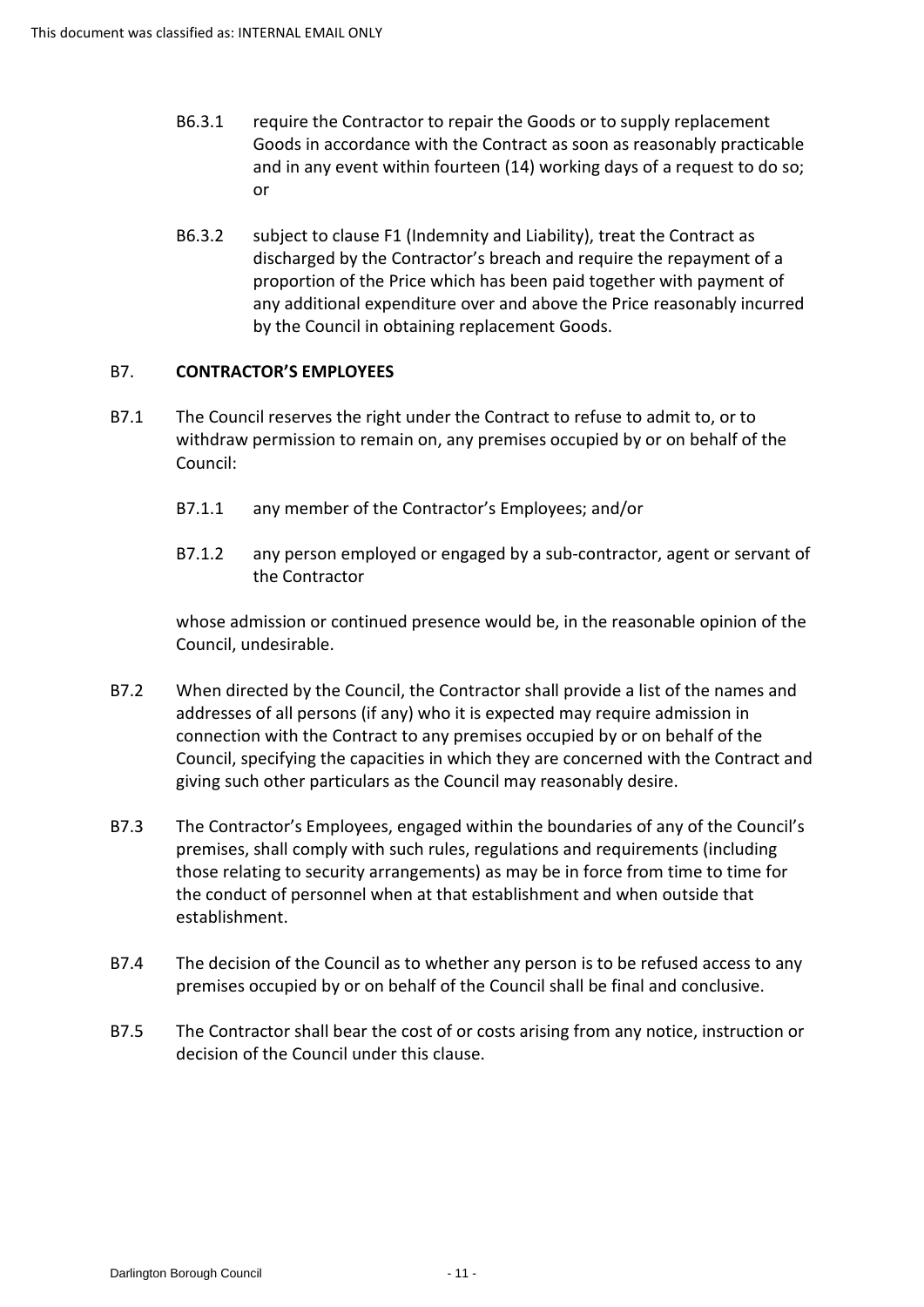## **PART C - PRICE AND PAYMENT**

#### <span id="page-11-0"></span>C1. **PRICE AND PAYMENT**

- C1.1 The Council shall pay the Price for the Goods to the Contractor.
- days after the end of each calendar month detailing the Goods provided during the calendar month and the amount payable. The Contractor shall be responsible to C1.2 The Contractor shall submit a single VAT invoice to the Council no later than seven ensure that only properly chargeable VAT is invoiced which shall be separately accounted for, and where it is subsequently shown that VAT has been charged incorrectly then the Contractor shall be responsible for reimbursing the Council.
- C1.3 Payment of any undisputed invoice will be made no later than thirty (30) days following the date of receipt of the invoice by the Council.
- C1.4 The Council reserves the right to withhold payment of the relevant part of the Price, are unsatisfactory and any invoice relating to such Goods will not be paid unless or without payment of interest, where the Contractor has either failed to deliver the Goods at all or has delivered Goods which, in the reasonable opinion of the Council, until the Goods have been delivered to the Council's satisfaction.
- C1.5 Any overdue sums will bear interest from the due date until payment is made at 4% per annum over the Co-operative Bank plc base rate from time to time. The Contractor is not entitled to suspend deliveries of the Goods as a result of any overdue sums.
- C1.6 The Council will be entitled but not obliged at any time or times without notice to obligations of the Council are payable under this Contract. The Council's rights the Contractor to set off any liability of the Council to the Contractor against any liability of the Contractor to the Council (in either case howsoever arising and whether any such liability is present or future, liquidated or unliquidated and irrespective of the currency) and may for such purpose convert or exchange any sums owing to the Contractor into any other currency or currencies in which the under this clause will be without prejudice to any other rights or remedies available to the Council under this Contract or otherwise.
- C1.7 Further details of payment, if any, are set out in the Pricing Schedule.

#### **PART D - TERMINATION AND CONSEQUENCES OF TERMINATION**

#### <span id="page-11-1"></span>D1. **TERMINATION**

 D1.1 Subject to the provisions of clause H6 (Force Majeure) the Council may terminate the Contract with immediate effect by notice in writing to the Contractor on or at any time if: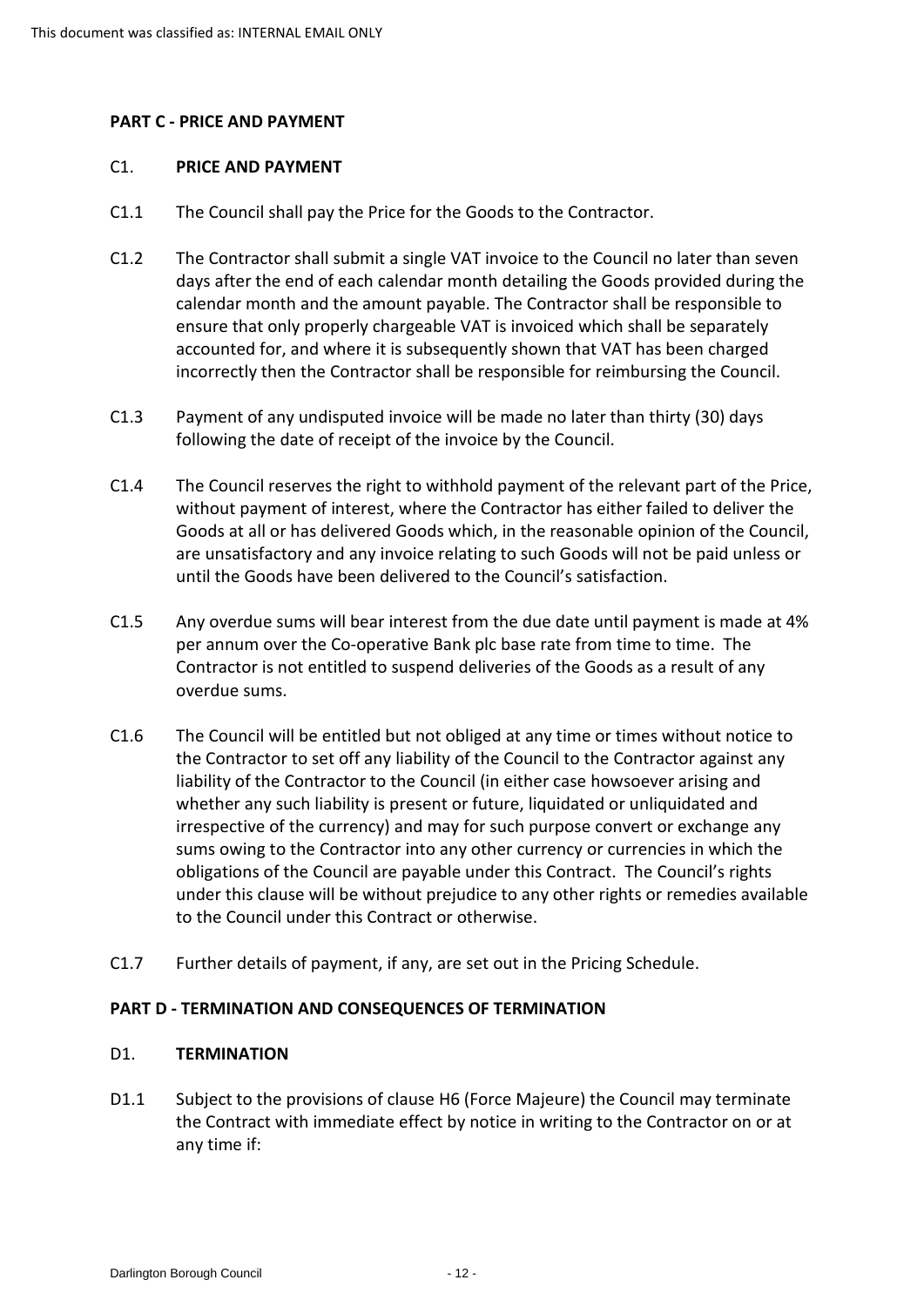- Capacity Act 2005 or dies; or D1.1.1 the Contractor becomes bankrupt, insolvent, makes any composition with its creditors, has a deputy or equivalent appointed under the Mental
- D1.1.2 the Contractor is convicted of a criminal offence; or
- D1.1.3 the Contractor ceases or threatens to cease to carry on its business; or
- have a substantial impact on the performance of the Contract; or D1.1.4 the Contractor has a change in its Control which the Council believes will
- damage to the Council will occur as a result of the Contract continuing; or D1.1.5 there is a risk or a genuine belief that there is a risk that reputational
- D1.1.6 the Contractor is in breach of any of its obligations under this Contract that is capable of remedy and which has not been remedied to the satisfaction of the Council within 14 days, or such other reasonable period as may be specified by the Council after issue of a written notice specifying the breach and requesting it to be remedied; or
- D1.1.7 there is a material or substantial breach by the Contractor of any of its obligations under this Contract which is incapable of remedy; or
- D1.1.8 the Contractor commits persistent minor breaches of this Contract, whether remedied or not.
- D1.2 The Council reserves the right to terminate the Contract in part in the case of termination under clauses D1.1.6, D1.1.7, and D1.1.8.
- D1.3 Where this Contract is subject to Orders as specified in the Contract Particulars the Council has the right to terminate any individual Order or Orders or the whole Contract under the provisions of this clause D1.
- D1.4 The Council reserves the right to terminate the Contract at will, in whole or in part, at any time with or without notice except that it will give as much notice as possible in the circumstances.

## <span id="page-12-0"></span>D2. **CONSEQUENCES OF TERMINATION**

- D2.1 If this Contract is terminated in whole or in part the Council shall:
	- D2.1.1 be liable to pay to the Contractor only such elements of the Price, if any, that have properly accrued in accordance with the Contract or the affected part of the Contract up to the time of the termination; and/or
	- D2.1.2 except for termination under clause D1.4, be entitled to deduct from any sum or sums which would have been due from the Council to the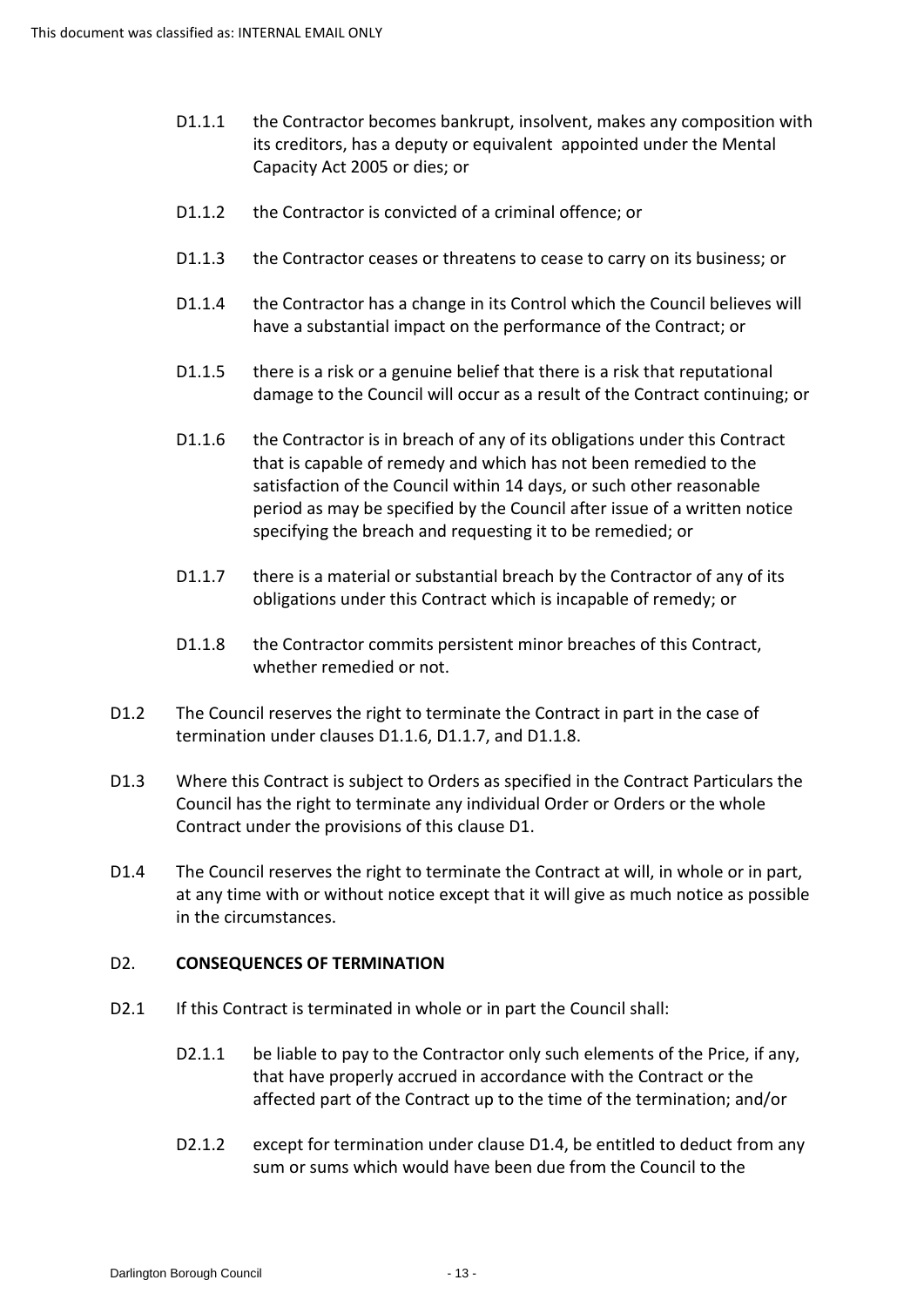Contractor under this Contract or any other contract and to recover the same from the Contractor as a debt any sum in respect of any loss or damage to the Council resulting from or arising out of the termination of this Contract. Such loss or damage shall include the reasonable cost to and in making alternative arrangements for the supply of the Goods or the Council of the time spent by its officers in terminating the Contract any parts of them; and/or

- D2.1.3 where termination arises under clause D1.4, pay to the Contractor any reasonable, direct and quantifiable costs reasonably incurred by the Contractor due to early termination subject to the maximum liability provision in clause E2.4; and/or
- D2.1.4 in the event that any sum of money owed by the Contractor to the Council (the Contractor's debt) exceeds any sum of money owed by the Council to the Contractor (the Council's debt) under this Contract then Contractor's debt as a civil debt. the Council shall, at its sole discretion, be entitled to deduct the Contractor's debt from any future Council's debt or to recover the
- termination, neither party shall have any further obligation to the other under the D2.2 Upon the termination of the Contract for any reason, subject as otherwise provided in this Contract and to any rights or obligations which have accrued prior to Contract.

# <span id="page-13-0"></span>D3. **DISPUTE RESOLUTION PROCEDURE**

- D3.1 If a dispute arises between the Council and the Contractor in connection with the Contract, the parties shall each use reasonable endeavours to resolve such dispute by means of prompt discussion at an appropriate managerial level.
- officer of each party for resolution who shall meet for discussion within 14 days or longer period as the parties may agree. D3.2 If a dispute is not resolved within fourteen (14) days of referral under clause D3.1 then either party may refer it to the Chief Executive or appropriate nominated
- D3.3 Provided that both parties consent, a dispute not resolved in accordance with clauses D3.1 and D3.2, shall next be referred at the request of either party to a mediator appointed by agreement between the parties within 14 days of one party requesting mediation with the costs of mediation determined by the mediator.
- D3.4 Nothing in this clause shall preclude either party from applying at any time to the English courts for such interim or conservatory measures as may be considered appropriate.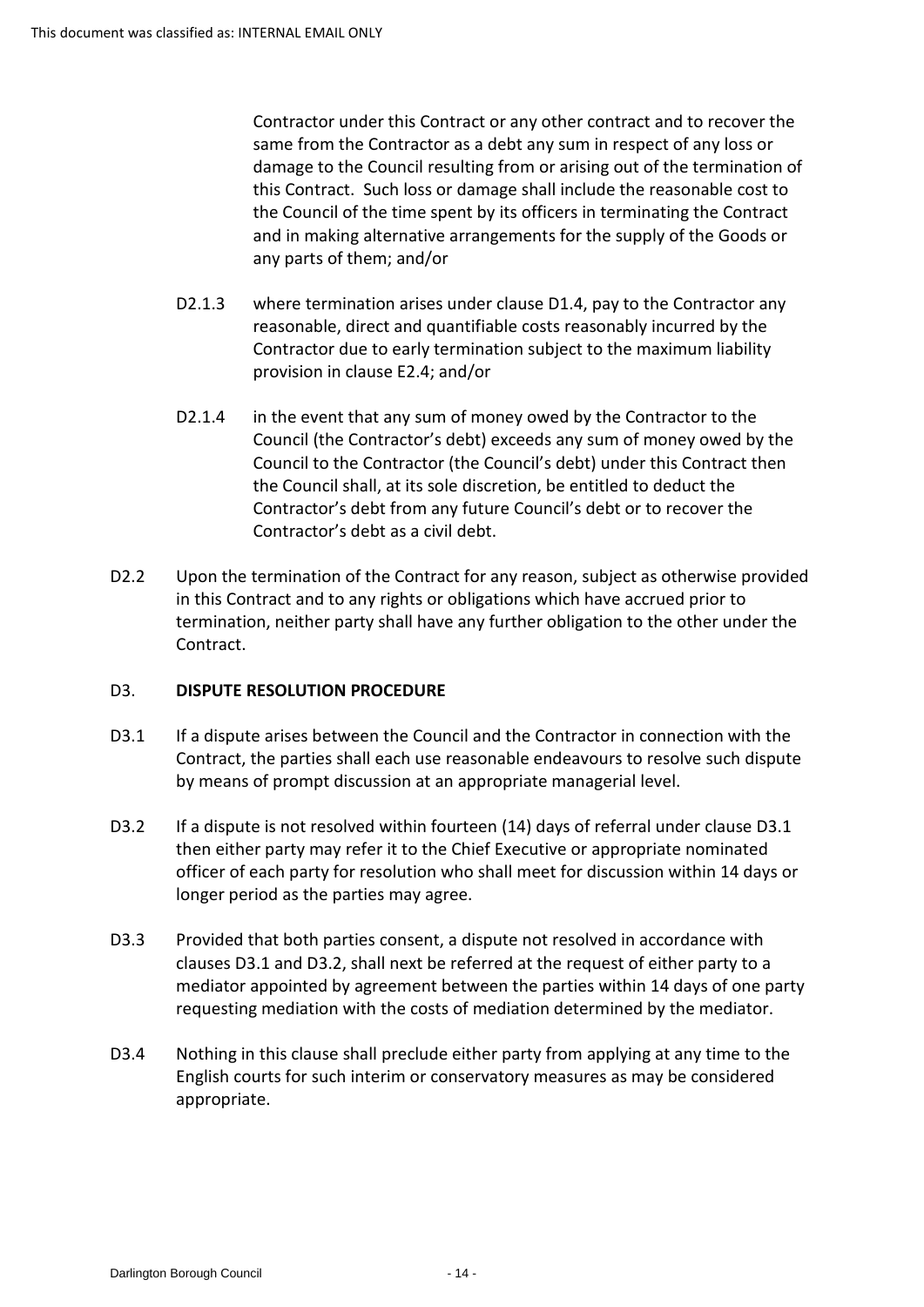#### <span id="page-14-0"></span>D4. **SURVIVAL**

 (Risk in and Title to the Goods), Clause D2 (Consequences of Termination), Clause F1 (Intellectual Property), Clause F2 (Confidentiality and Publicity), Clause F3 (Data D4.1 The following clauses will survive termination or expiry of the Contract: Clause B5 Protection), Clause F4 (Freedom of Information), Clause F5 (Record Keeping and Monitoring), Clause H4 (Severance), Clause H10 (Non Solicitation and Offers of Employment) and Clause H12 (Law and Jurisdiction).

#### **PART E - INSURANCE AND LIABILITIES**

#### <span id="page-14-1"></span>E1. **INSURANCE**

- E1.1 The Contractor shall maintain insurance necessary to cover any liability arising under the Contract as set out in the Contract Particulars.
- E1.2 The Contractor shall prior to the Commencement Date and on each anniversary of the Commencement Date and/or upon request provide evidence that all premiums relating to such insurances have been paid.
- E1.3 If the Contractor does not maintain the necessary insurances under the Contract, the Council may insure against any risk in respect of the default and may charge the Contractor the cost of such insurance together with a reasonable administration charge.

## <span id="page-14-2"></span>E2. **INDEMNITY AND LIABILITY**

- E2.1 Neither party seeks to exclude or limit its liability for:
	- E2.1.1 death or personal injury caused by its negligence (but will not be liable for death or personal injury caused by the other party's negligence); or
	- E2.1.2 fraudulent misrepresentation; or
	- E2.1.3 any other matter in respect of which, as a matter of Law, liability cannot be excluded or limited.
- E2.2 E2.2 Except as specifically provided, neither party shall in any event be liable to the other for any indirect or consequential loss (including loss of profit, loss of business opportunity, loss of business, loss of goodwill, loss of production and pure economic loss) however caused.
- without limit of liability for any direct loss of or damage to the real or personal property of the Council or any third party, including Intellectual Property Rights, or incurred by the Council (including legal expenses on an indemnity basis) arising E2.3 E2.3 Subject to clause E2.2 the Contractor shall indemnify the Council in full injury claimed by any third party and against all Liabilities awarded against or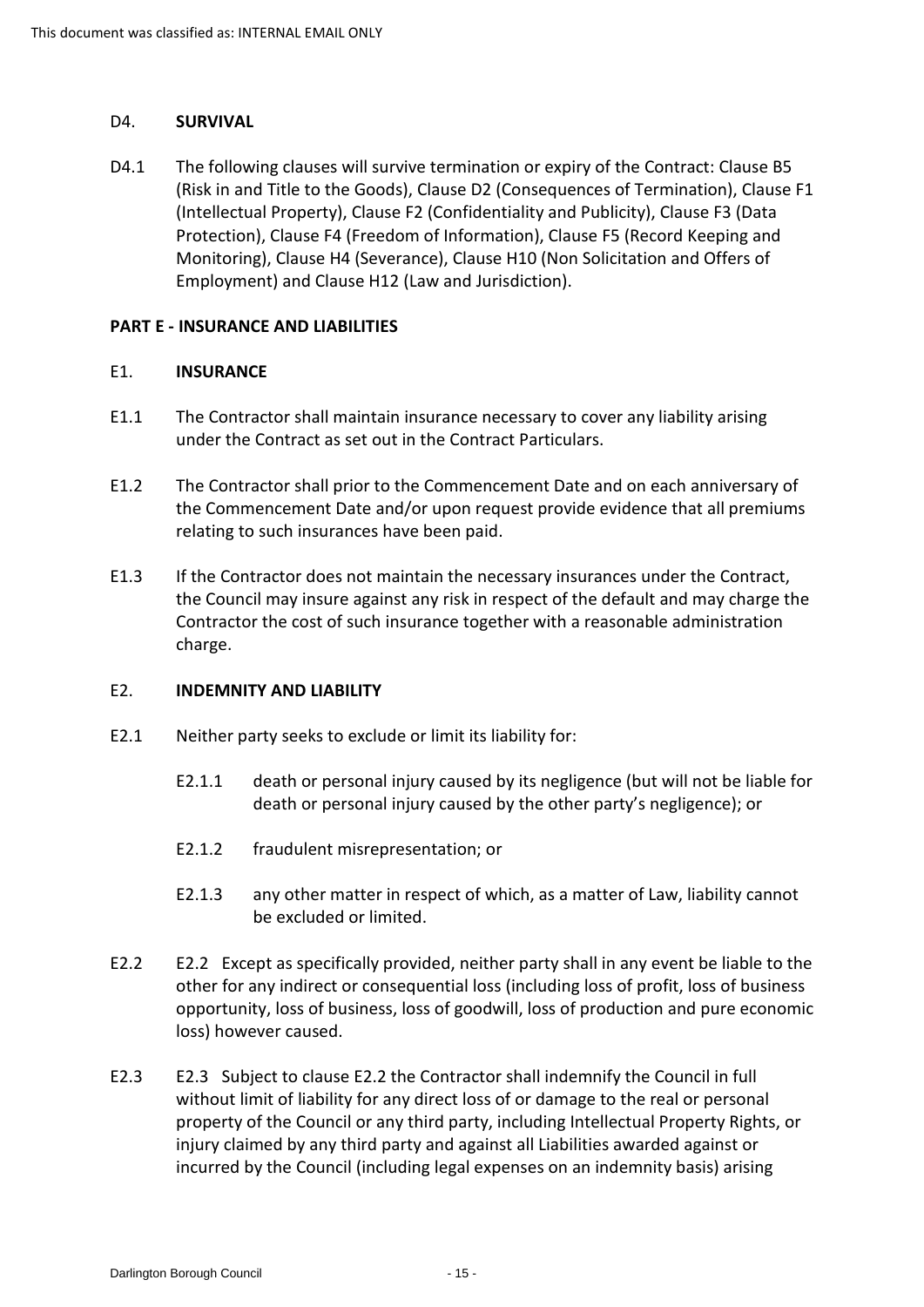from the Contractor's negligence, any defect or fault in the Goods or any act or omission of the Contractor in supplying, delivering and, where applicable installing the Goods.

 E2.4 E2.4 Subject to clauses E2.1 and E2.2, the Council's liability to the Contractor under the Contract whether in contract, tort (including negligence) or otherwise shall be limited to 125% of the proportion of the Price which is paid and payable at the time that the liability arises.

## **PART F - PROTECTION OF INFORMATION**

## <span id="page-15-0"></span>F1. **INTELLECTUAL PROPERTY**

- F1.1 All Intellectual Property Rights in any specifications, instructions, plans, data, drawings, databases, patents, patterns, models, designs or other material:
	- F1.1.1 provided to the Contractor by the Council shall remain the property of the Council;
	- F1.1.2 prepared by or for the Contractor specifically for the use, or intended use, in relation to the performance of the Contract shall belong to the Council subject to any exceptions set out in the Contract Particulars.
- relation to the performance of the Contract which is or may be subject to any third party Intellectual Property Rights. The Contractor shall procure that the owner of Contractor is itself a licensee of those rights, the Contractor shall grant to the irrevocable, shall include the right to sub-license, transfer, novate or assign to other Councils, the replacement Contractor or to any other third party providing Goods to the Council, and shall be granted at no cost to the Council. F1.2 The Contractor shall obtain necessary approval before using any material, in the Intellectual Property Rights grant to the Council a non-exclusive licence, or if the Council an authorised sub-licence, to use, reproduce, and maintain the Intellectual Property Rights. Such licence or sub-licence shall be non-exclusive, perpetual and
- claim relates to the act or omission of the Council. F1.3 It is a condition of the Contract that the Goods will not infringe any Intellectual Property Rights of any third party and the Contractor shall during and after the Contract Period on written demand indemnify and keep indemnified without limitation the Council against all Liabilities which the Council may suffer or incur as a result of or in connection with any breach of this clause, except where any such
- F1.4 At the termination of the Contract the Contractor shall at the request of the Council immediately return to the Council all materials, work or records held in relation to the Goods, including any back-up media.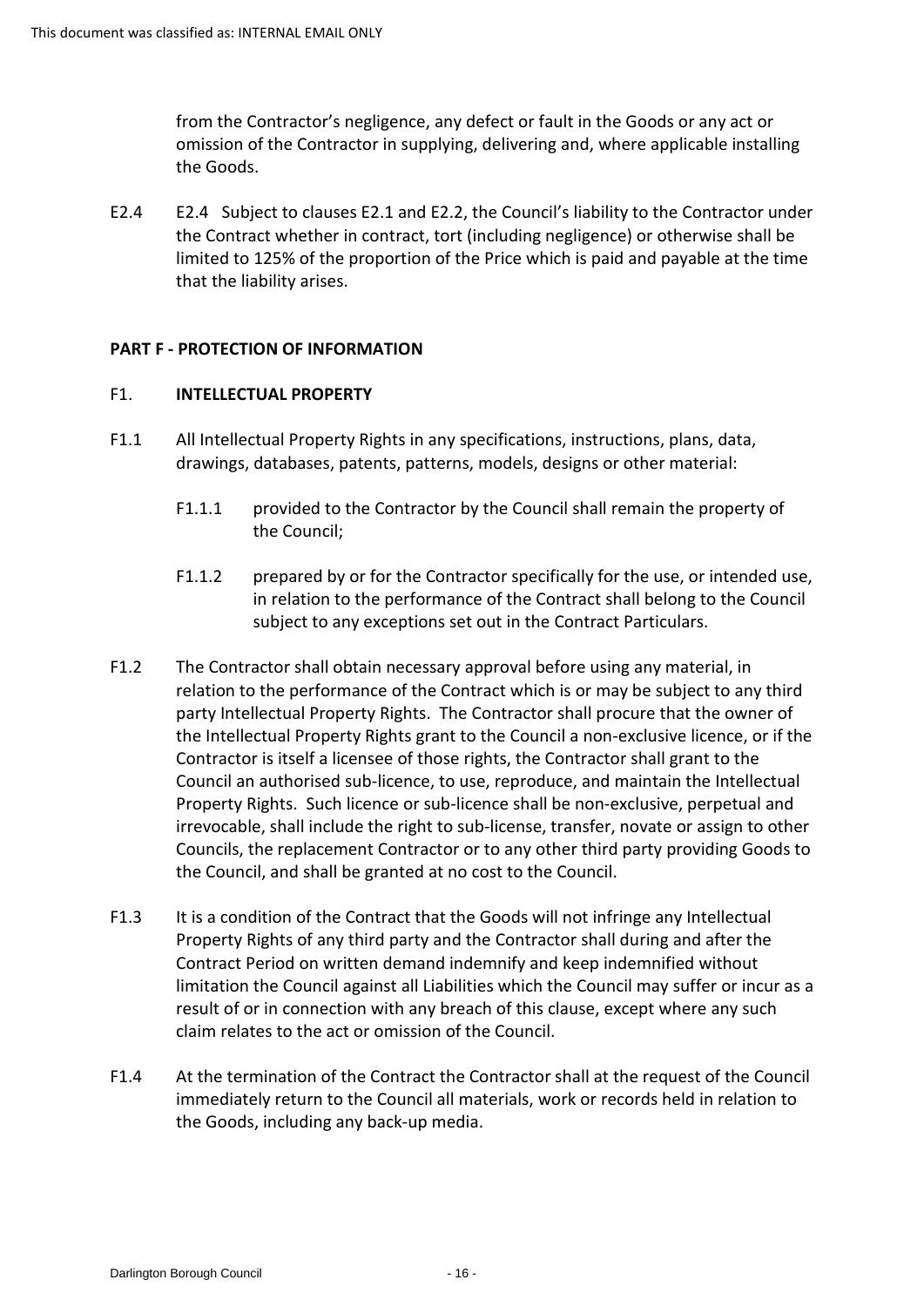## <span id="page-16-0"></span>F2. **CONFIDENTIALITY AND PUBLICITY**

- acquire as a result of the Contract shall to the extent that they are not in the public Council and shall not be disclosed disposed of or used for any purpose without prior written consent from the Council. F2.1 Any documents provided by the Council and information which the Contractor may domain or required to be disclosed by operation of Law remain confidential to the
- F2.2 All Confidential Information provided by the Council to the Contractor shall be returned to the Council at the end of the Contract.
- shall make any press announcements or publicise the Contract or any part thereof in any way, except with the written consent of the other party (such consent not to F2.3 Without prejudice to the Council's obligations under the FOIA or EIR, neither party be unreasonably withheld or delayed).
- F2.4 Both parties shall take all reasonable steps to ensure the observance of the provisions of this clause by all of their servants, Employees, sub-contractors, agents, professional advisors and consultants.

## <span id="page-16-1"></span>F3. **DATA PROTECTION**

F3.1 The Contractor shall (and shall procure that any of its Employees involved in the provision of the Goods) comply with any requirements under the DPA.

## <span id="page-16-2"></span>F4. **FREEDOM OF INFORMATION**

- duties under the Acts, it may be required to disclose information forming part of the Contract to anyone who makes a reasonable request. The Council has absolute discretion to apply or not to apply any exemptions under the Acts. F4.1 The Council is subject to the FOIA and the EIR ("the Acts"). As part of the Council's
- expense) to enable the Council to comply with the information disclosure requirements under the Acts and in so doing will comply with any timescale notified F4.2 The Contractor shall assist and cooperate with the Council (at the Contractor's to it by the Council.

## <span id="page-16-3"></span>F5. **RECORD KEEPING AND MONITORING**

F5.1 In order to assist the Council in its record keeping and monitoring requirements access to (and copies of) those records as may be required by the Council in including auditing and National Audit Office requirements, the Contractor shall keep and maintain for six (6) years (or such longer time period required in accordance with any specific legislation) after the Contract has been completed, full and accurate records of the Contract including the Goods supplied under it, all expenditure reimbursed by the Council, and all payments made by the Council. The Contractor shall on request allow the Council or the Council's representatives such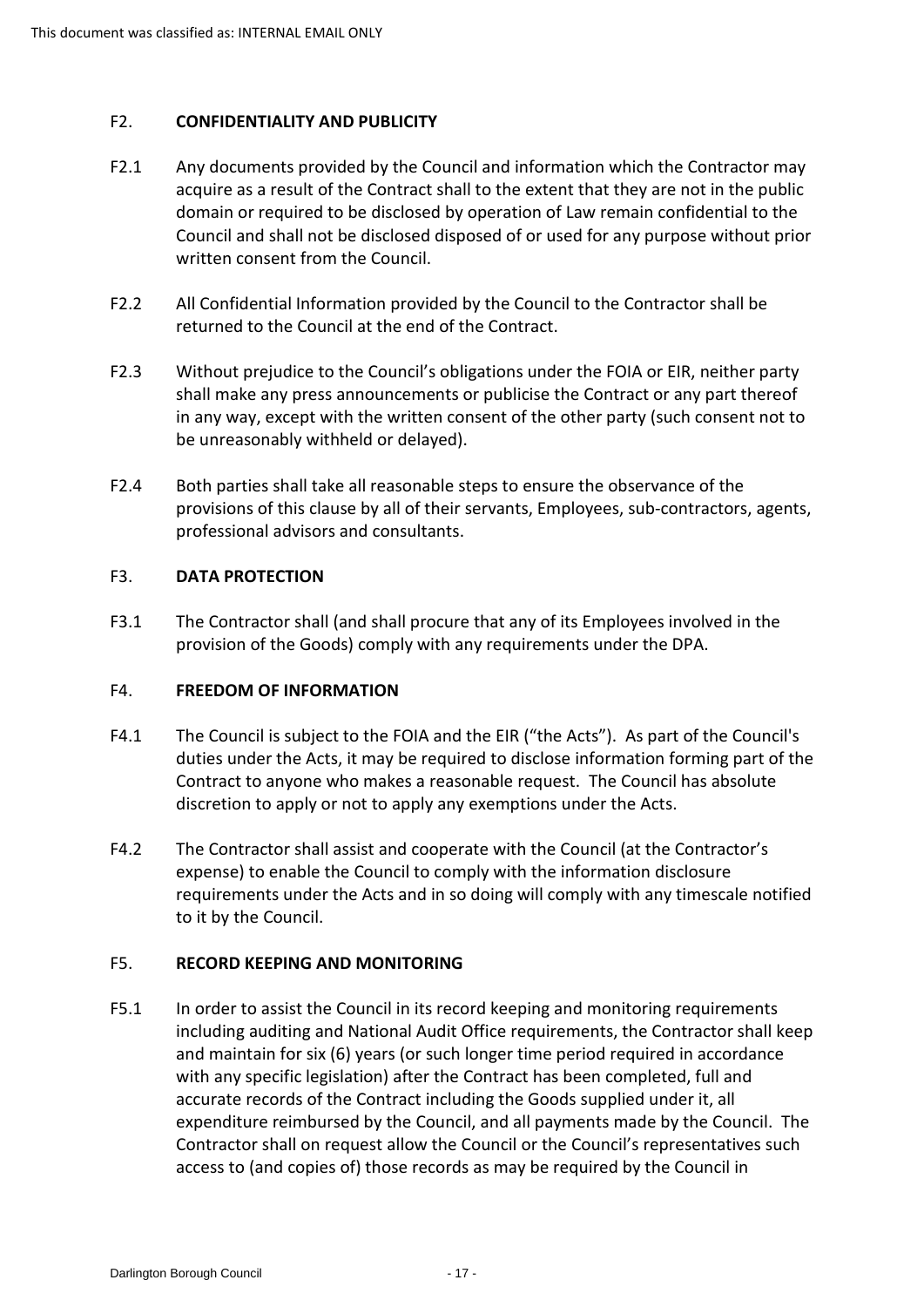connection with the Contract.

 F5.2 The Contractor will at its own cost, provide any information that may be required by the Council to comply with the Council's procedures for monitoring of the Contract.

## **PART G - STATUTORY OBLIGATIONS**

#### <span id="page-17-0"></span>G1. **HEALTH AND SAFETY**

- G1.1 The Contractor shall comply with all health and safety legislation in force and all health and safety policies of the Council.
- G1.2 The Contractor shall provide, within 14 days of receipt, copies of any communication concerning the health, safety, welfare, environmental or fire safety standards of the Goods, received from any statutory body.
- G1.3 The Contractor shall ensure the Goods are labelled with details of any hazards they or potentially harmful properties or ingredients in the Goods supplied together with details of any specialist training required to enable the Goods to be used safely. The Council will rely on the supply of such information from the Contractor in order to represent and shall, before delivery, provide to the Council a written list of harmful satisfy its own obligations under all Health and Safety legislation.

#### <span id="page-17-1"></span>G2. **CORPORATE REQUIREMENTS**

- G2.1 The Contractor shall comply with all obligations under the HRA.
- G2.2 The Contractor shall comply with all Council policies and rules, such as, but not limited to:
	- G2.2.1 equality and diversity policies;
	- G2.2.2 sustainability;
	- G2.2.3 information security rules;
	- G2.2.4 whistleblowing and/or confidential reporting policies; and
	- G2.2.5 all site rules relevant to the fulfilment of the Contractor's obligations.
- G2.3 The Contractor shall not unlawfully discriminate within the meaning and scope of any law, enactment, order, or regulation relating to discrimination (whether age, race, gender, religion, disability, sexual orientation or otherwise) in employment.
- G2.4 The Contractor shall comply with all relevant legislation relating to its Employees however employed including (but not limited to) the compliance in law of the ability of the Employees to work in the United Kingdom.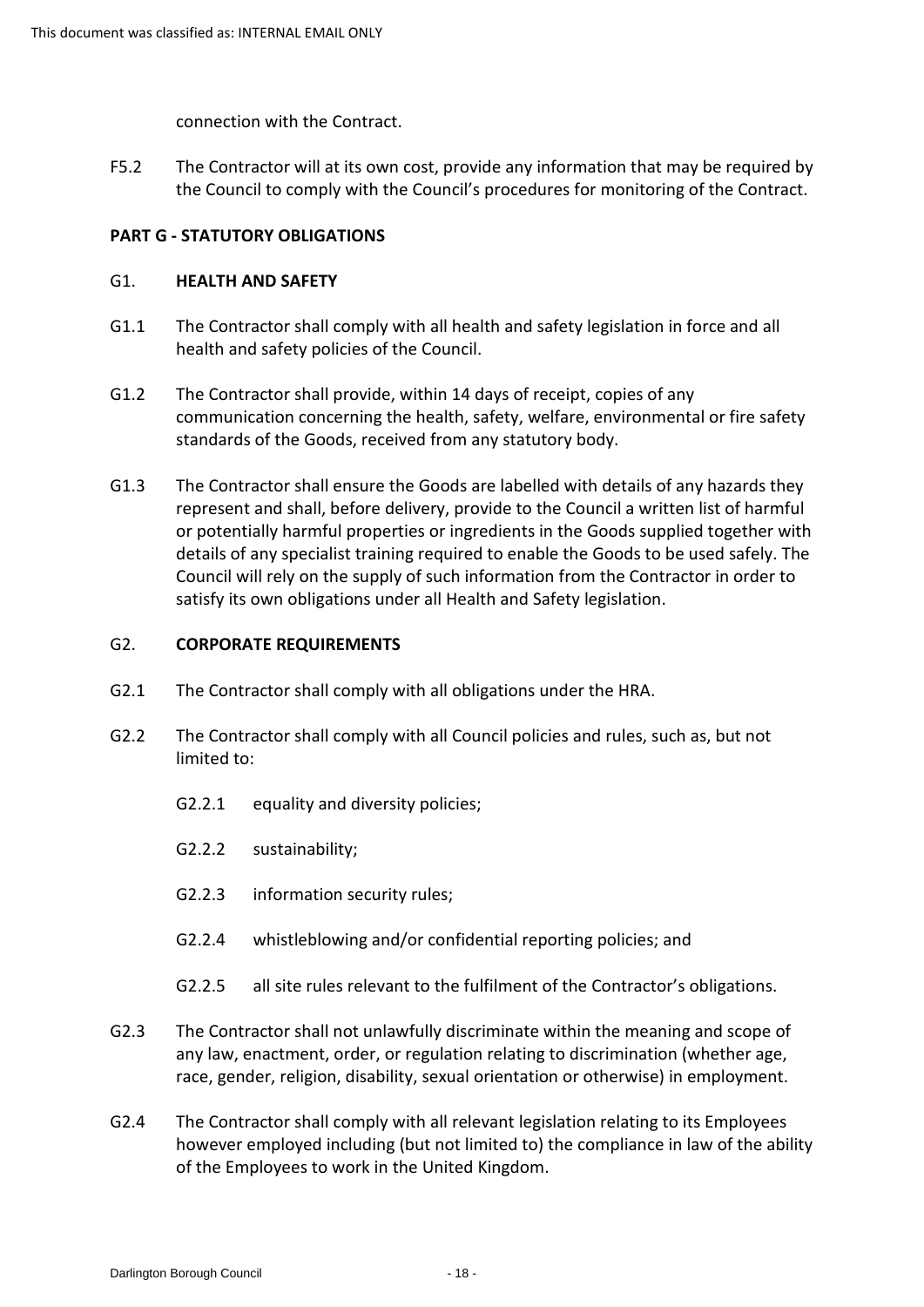- G2.5 If the Contractor has a finding against it relating to its obligations under clause G2.4 it will provide the Council with:
	- G2.5.1 details of the finding; and
	- G2.5.2 the steps the Contractor has taken to remedy the situation.

## <span id="page-18-0"></span>G3. **LAW AND CHANGE IN LAW**

- G3.1 The Contractor shall comply at all times with the Law in its performance of the Contract.
- G3.2 On the occurrence of a Change in Law which has a direct effect upon the Price the parties shall meet within fourteen (14) days of the Contractor notifying the Council and any change in the Price as a result following the principle that this clause is not intended to create an artificial cushion from market forces for the Contractor. If the or the impact of the Change in Law, either party may refer the matter to dispute of the Change in Law to consult and seek to agree the effect of the Change in Law parties, within fourteen (14) days of this meeting, have not agreed the occurrence resolution in accordance with clause D3.
- G3.3 Any agreed additional sums payable as a result of the operation of clause G3.2 shall be included in the Price. For the avoidance of doubt nothing in this Contract is intended to allow the Contractor double recovery of any increase in costs.

## **PART H - GENERAL PROVISIONS**

## <span id="page-18-1"></span>H1. **CONTRACT VARIATION**

- H1.1 Subject to clause H1.2, no variation or modification to the Contract is valid unless it is in writing and signed by the Council and the Contractor.
- H1.2 The Council shall be entitled to issue to the Contractor in writing or, in case of urgency orally (provided the Council confirms oral instructions in writing as soon as cessation of provision of any Services and/or the provision of emergency Services in accordance with revised Delivery Instructions. The Contractor shall charge for the impact of the variation order in accordance with the rates and prices used to it is practicable), variation orders requiring the addition, suspension, reduction or calculate the Price in the Tender.

## <span id="page-18-2"></span>H2. **THIRD PARTY RIGHTS**

H2.1 This Contract is enforceable by the original parties to it, by their successors in title and permitted assignees. Any rights of any person to enforce the terms of this Contract pursuant to The Contracts (Rights of Third Parties) Act 1999 are excluded.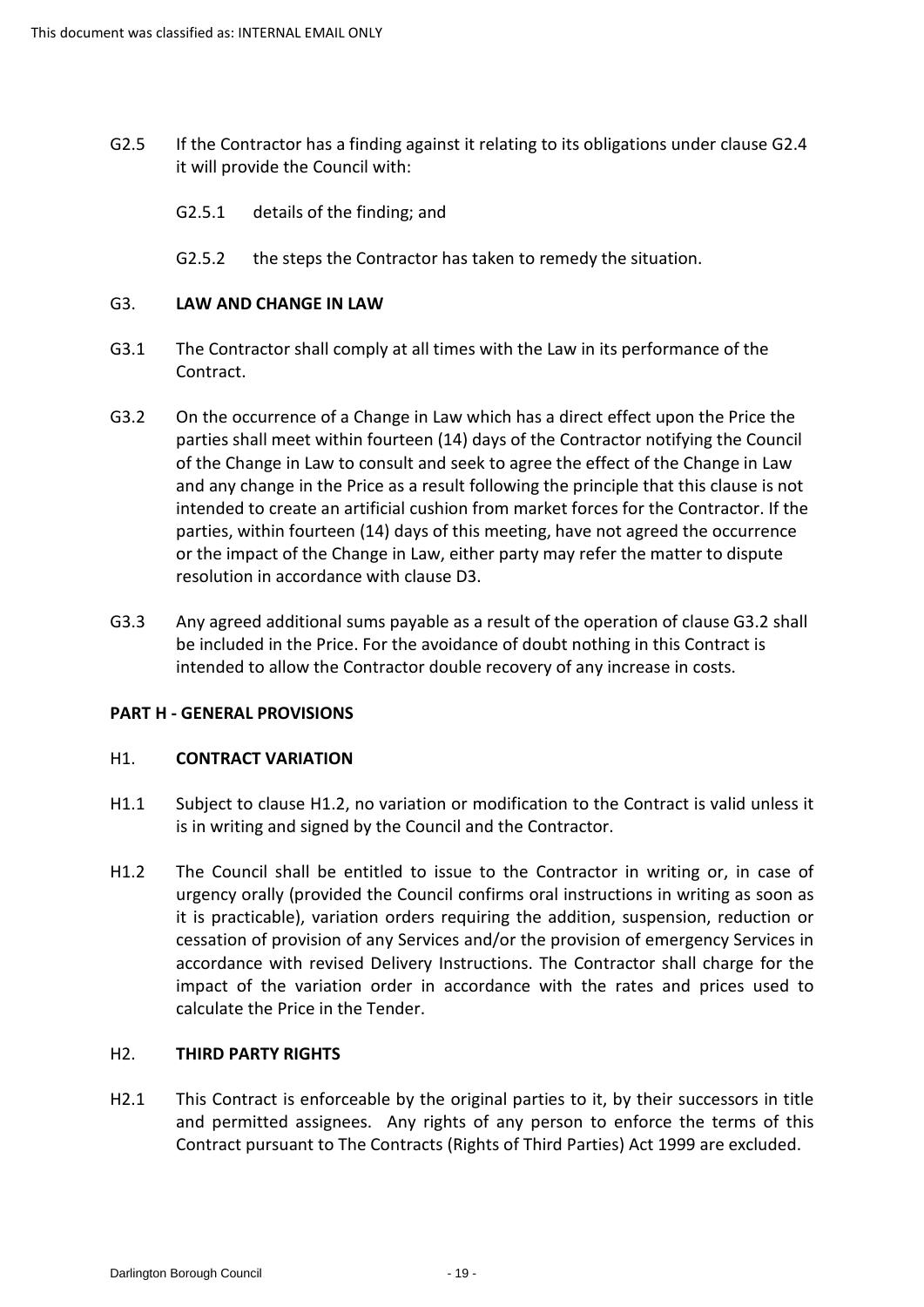#### <span id="page-19-0"></span>H3. **NO WAIVER**

- this Contract or to require performance by the other party of any of the provisions enforce any provision in accordance with its terms. H3.1 Failure by either party at any time to enforce any one or more of the provisions of shall not constitute or be construed as a waiver of the provision or of the right at any time subsequently to enforce all terms and conditions of this Contract nor affect the validity of the Contract or any part of it or the right of the parties to
- H3.2 No waiver of any of the provisions of this Contract shall be effective unless it is expressed to be a waiver in writing and communicated in accordance with clause A3 (Notices).

#### <span id="page-19-1"></span>H4. **SEVERANCE**

H4.1 If any provision of the Contract shall become or shall be declared by any court of competent jurisdiction to be invalid or unenforceable in any way, such invalidity shall not impair or affect any other provision all of which shall remain in full force and effect.

## <span id="page-19-2"></span>H5. **ASSIGNMENT, SUB-CONTRACTING AND RESPONSIBILITY**

- H5.1 Subject to any express provision of this Contract, the Contractor shall not without under this Contract or sub-contract the provision of the Services. the prior written consent of the Council, assign all or any benefit, right or interest
- H5.2 The Council shall be entitled to:
	- H5.2.1 assign, novate or dispose of its rights and obligations under this Contract either in whole or part to any contracting authority (as defined in The Public Contracts Regulations 2015; or
	- H5.2.2 transfer, assign or novate its rights and obligations where required by Law.
- other members of a consortium arrangement, sub-contractors, servants, agents and H5.3 The Contractor shall remain responsible and liable for the acts and omissions of any Employees as though they were its own.

#### <span id="page-19-3"></span>H6. **FORCE MAJEURE**

- H6.1 Neither party shall be liable for failure to perform its obligations under the Contract if such failure results from Force Majeure.
- H6.2 If the Council or the delivery location is affected by circumstance of Force Majeure, the Council shall be entitled to, totally or partially, suspend the date or dates for delivery of the Services until the circumstances of the Force Majeure have ceased.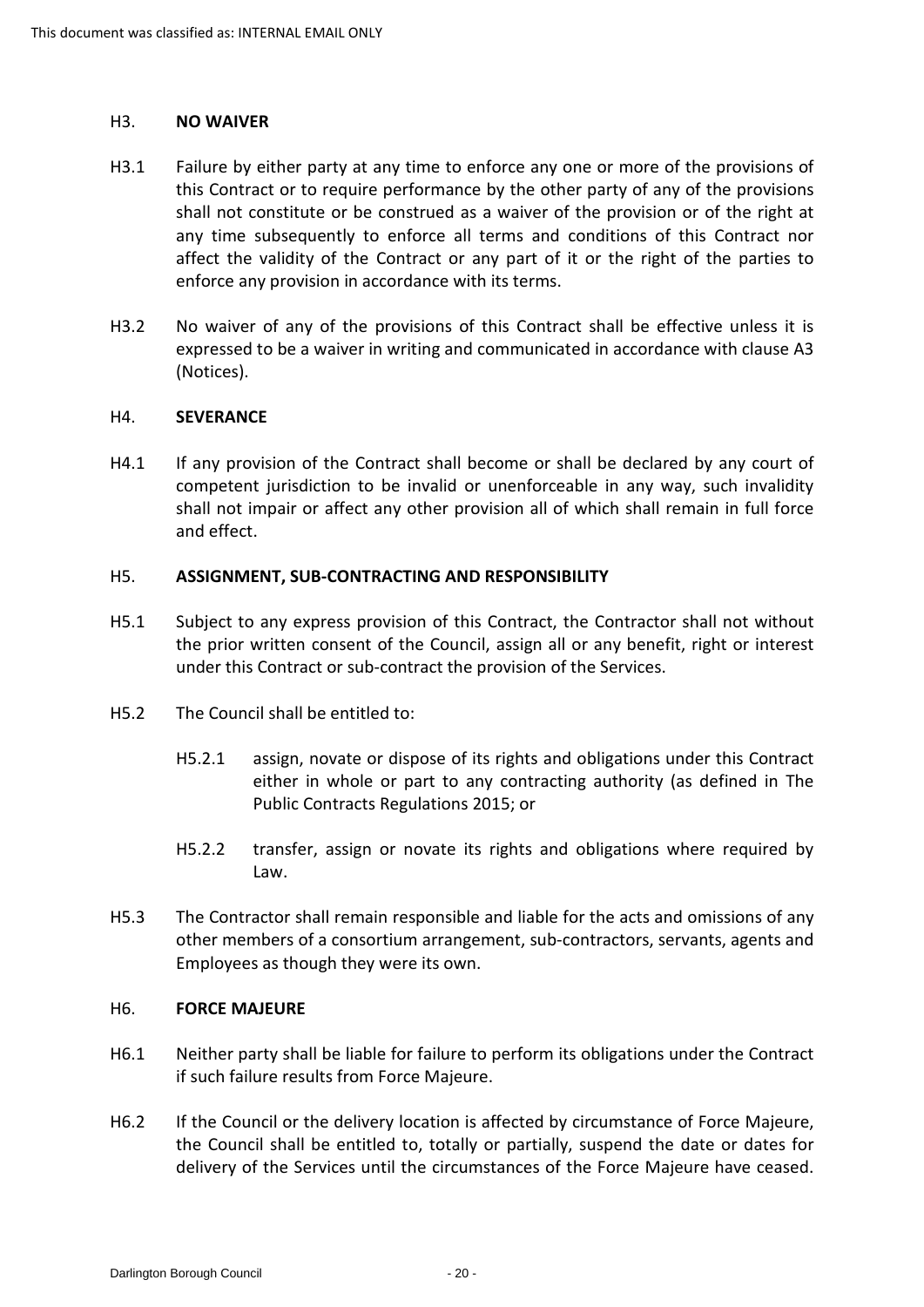The suspension shall not give rise to any claim by the Contractor against the Council nor entitle the Contractor to terminate the Contract.

- H6.3 Industrial action by, or illness or shortage of the Contractor's Employees, agents or subcontractors, failure or delay by any of the Contractor's suppliers to supply goods, components, services or materials and breach of the Contractor's warranties under clause B6 shall not be regarded as an event of Force Majeure.
- H6.4 If the event of Force Majeure continues for more than two (2) months either party may give written notice to the other to terminate the Contract immediately or on a set termination date.
- H6.5 If the Contract is terminated in accordance with clause H6.4 neither party will have any liability to the other except that any rights and liabilities which accrued prior to termination will continue to exist.

## <span id="page-20-0"></span>H7. **INDUCEMENTS**

- servant or representative of the Council any gift or consideration of any kind as an the Contract or any other contract with the Council, or for showing or refraining such contract. The attention of the Contractor is drawn to the criminal offences H7.1 The Contractor shall not offer or give, or agree to give, to any employee, agent, inducement or reward for doing, any act in relation to the obtaining or execution of from showing favour or disfavour to any person in relation to the Contract or any under the Bribery Act 2010.
- H7.2 The Contractor warrants that it has not paid commission nor agreed to pay any commission to any Employee or representative of the Council by the Contractor or on the Contractor's behalf.
- H7.3 Where the Contractor engages in conduct prohibited by clauses H7.1 and H7.2 in relation to this or any other contract with the Council, the Council has the right to:
	- any loss suffered by the Council resulting from the termination, including the cost reasonably incurred by the Council of making other arrangements for the provision of the Services and any additional expenditure incurred by the Council throughout the remainder of the H7.3.1 terminate the Contract and recover from the Contractor the amount of Contract Period; or
	- in consequence of any breach of this clause whether or not the Contract H7.3.2 recover in full from the Contractor any other loss sustained by the Council has been terminated.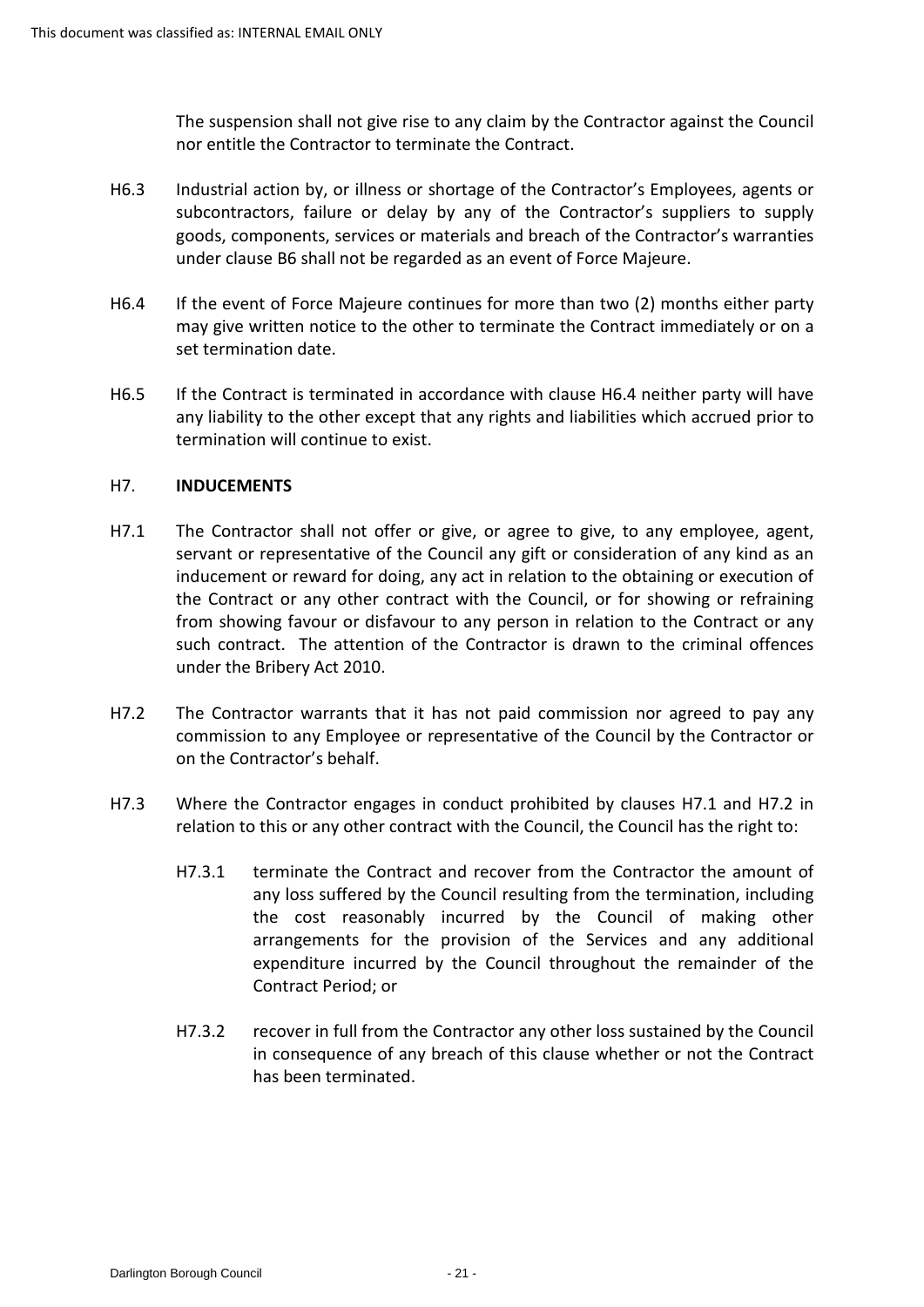#### <span id="page-21-0"></span>H8. **COSTS AND EXPENSES**

 H8.1 Each of the parties will pay their own costs and expenses incurred in connection with the negotiation, preparation, execution, completion and implementation of this Contract.

#### <span id="page-21-1"></span>H9. **NO AGENCY OR PARTNERSHIP**

 this Contract, will be deemed to constitute a relationship between the parties of partnership, joint venture, principal and agent or employer and employee. Neither party has, nor may it represent that it has, any authority to act or make any H9.1 Nothing contained in this Contract, and no action taken by the parties pursuant to commitments on the other party's behalf.

#### <span id="page-21-2"></span>H10. **NON SOLICITATION AND OFFERS OF EMPLOYMENT**

- H10.1 The Contractor agrees that it will not, without the prior written consent of the Employee, agent, consultant, partner or otherwise during the Contract Period or for Council, whether directly or indirectly, and whether alone or in conjunction with, or on behalf of, any other person and whether as a principal, shareholder, director, a period of 12 months following termination of this Contract:
	- H10.1.1 solicit or entice, or endeavour to solicit or entice, away from the Council, any person directly related to the Services employed in a senior capacity in a managerial, supervisory, technical, sales or administrative capacity by, or who is or was a consultant to, the Council at the date of the termination of this Contract or at any time during the period of one month immediately preceding the date of termination; or
	- H10.1.2 attempt, or knowingly assist or procure any other person to do the above.

## <span id="page-21-3"></span>H11. **INSPECTION OF CONTRACTOR'S PREMISES**

H11.1 The Contractor shall permit the Council to make any inspections or tests which may reasonably be required in respect of the Contractor's premises in relation to the Contract.

## <span id="page-21-4"></span>H12. **LAW AND JURISDICTION**

 H12.1 This Contract shall be governed by the laws of England and shall be subject to the exclusive jurisdiction of the English courts.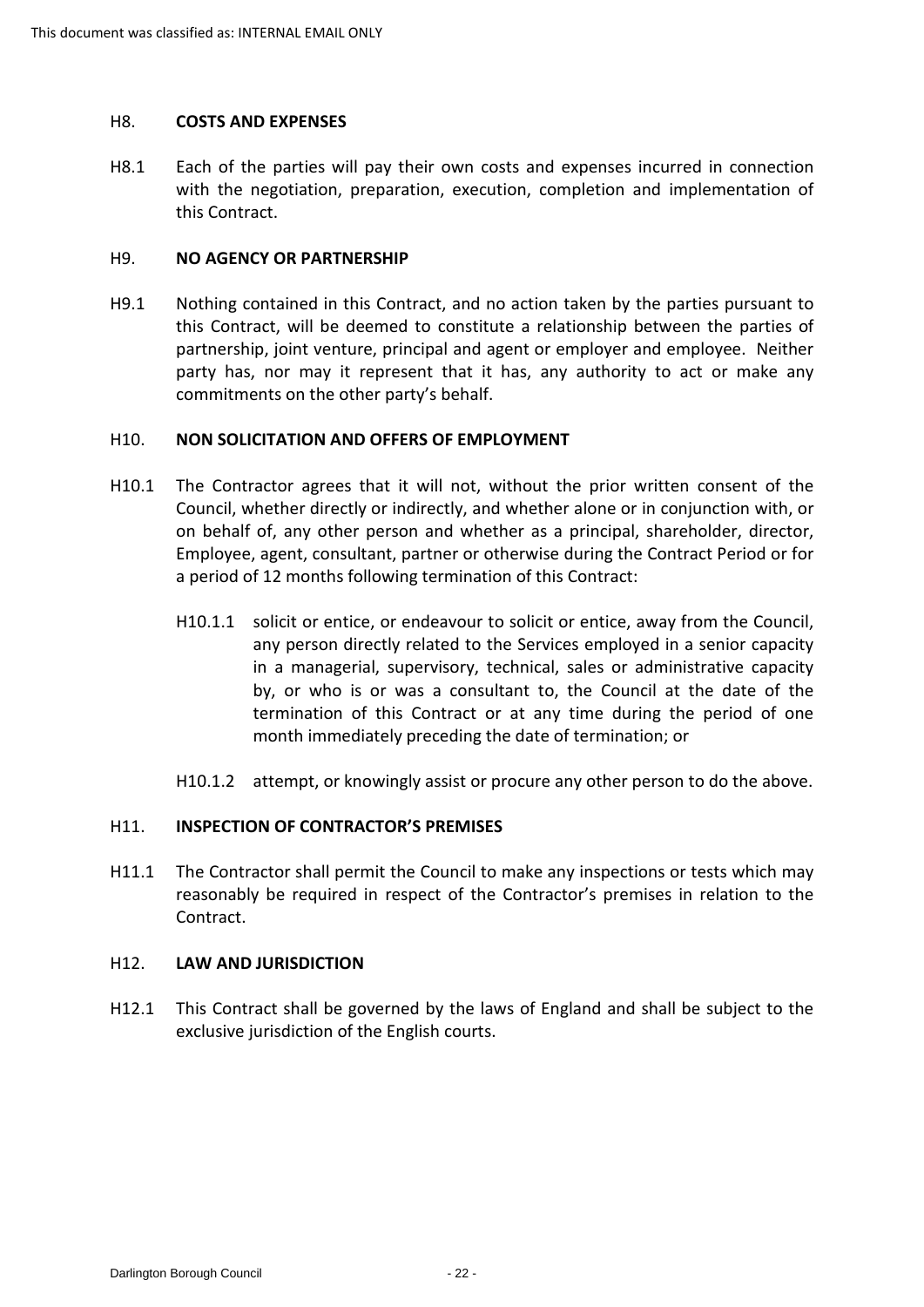#### <span id="page-22-0"></span>H13. **DATA PROTECTION AND UK GDPR**

- provision of the Services) comply with any requirements under Data Protection H13.1 The Contractor shall (and shall procure that any of its Employees involved in the Legislation.
- H13.2 The following additional definitions shall apply to clauses H13 H15;

**Party**: a Party to this Agreement

**Agreement**: this contract;

**Contractor Personnel:** means all directors, officers, employees, agents, consultants and contractors of the Contractor and/or of any Sub-Contractor engaged in the performance of its obligations under this Agreement

 The Data Protection, Privacy and Electronic Communications (Amendments etc.) (EU Exit) Regulations 2019; ; (iii) the DPA 2018 (iv) all applicable Law about the processing of personal **Data Protection Legislation:** (i) UK GDPR as established by the European Union Act 2018 (ii) data and privacy.

**Data Protection Impact Assessment**: an assessment by the Controller of the impact of the envisaged processing on the protection of Personal Data.

**Controller , Processor , Processing , Data Subject , Personal Data , Special Categories of Personal Data , Personal Data Breach , Data Protection Officer:** take the meaning given in the UK GDPR.

 **Data Loss Event :** any event that results, or may result, in unauthorised access to Personal Data held by the Contractor under this Agreement, and/or actual or potential loss and/or destruction of Personal Data in breach of this Agreement, including any Personal Data Breach.

 accordance with rights granted pursuant to the Data Protection Legislation to access their **Data Subject Access Request:** a request made by, or on behalf of, a Data Subject in Personal Data.

**DPA 2018:** Data Protection Act 2018

 Act 2018 **UK GDPR**: the UK General Data Protection Regulation as established by the European Union

**Law Enforcement Processing:** processing defined in Part 3 of the Data Protection Act 2018 brought the EU Law Enforcement Directive EU2016/680 into UK law.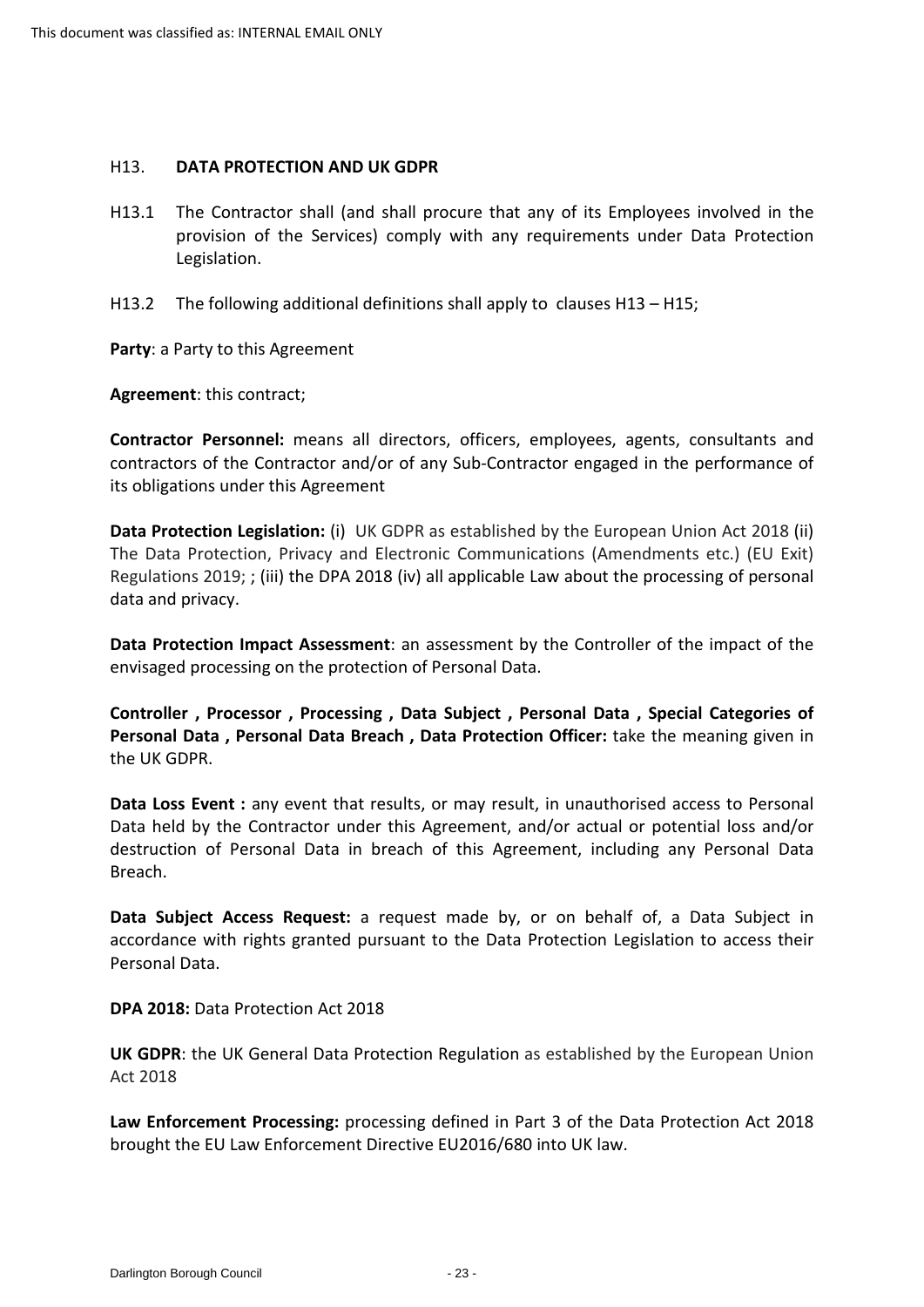availability of and access to Personal Data can be restored in a timely manner after an **Protective Measures :** appropriate technical and organisational measures which may include: pseudonymising anonymising and encrypting Personal Data, ensuring confidentiality, integrity, availability and resilience of systems and services, ensuring that incident, and regularly assessing and evaluating the effectiveness of the such measures adopted by it as further specified in the Agreement (including the Contract Particulars)

 **Sub-processor :** any third Party appointed to process Personal Data on behalf of the Contractor related to this Agreement

- H13.3 The Parties acknowledge that for the purposes of the Data Protection Legislation, the Contractor is Processing Personal Data on behalf of the Council the only Processing that the Contractor is authorised to do is listed in the Contract Particulars and the Agreement by the Council and may not be determined by the this clause applies where the Contractor is Processing Personal Data on behalf of the Council and shall be of no effect where the Contractor is acting as a Data Controller (including as a Joint Controller) under Data Protection LegislationWhere Contractor.
- H13.4 The Contractor shall process the Personal Data only to the extent, and in such a manner, as is necessary for the provision of the Services or as is required by Law or any Regulatory Body; including that it shall;
	- H13.4.1 Implement measures to protect the Personal Data against unauthorised from any unauthorised or unlawful processing, accidental loss, destruction or damage to the Personal Data and having regard to the nature of the Personal Data which is to be protected; or unlawful processing and against accidental loss, destruction, damage, alteration or disclosure as appropriate to the harm which might result
	- divulged only to Contractor Personnel where necessary for the provision H13.4.2 Take every reasonable precaution to ensure that Personal Data is of the Service and only to the extent essential to each Employee's role in the provision of the Service;
	- H13.4.3 Take reasonable steps to ensure the reliability of any Contractor Personnel who have access to the Personal Data, including but not limited to appropriate employment checks;
- Council's instructions infringe the Data Protection Legislation. H13.5 The Contractor shall notify the Council immediately if it considers that any of the
- H13.6 The Contractor shall provide all reasonable assistance to the Council in the preparation of any Data Protection Impact Assessment prior to commencing any processing. Such assistance may, at the discretion of the Council, include: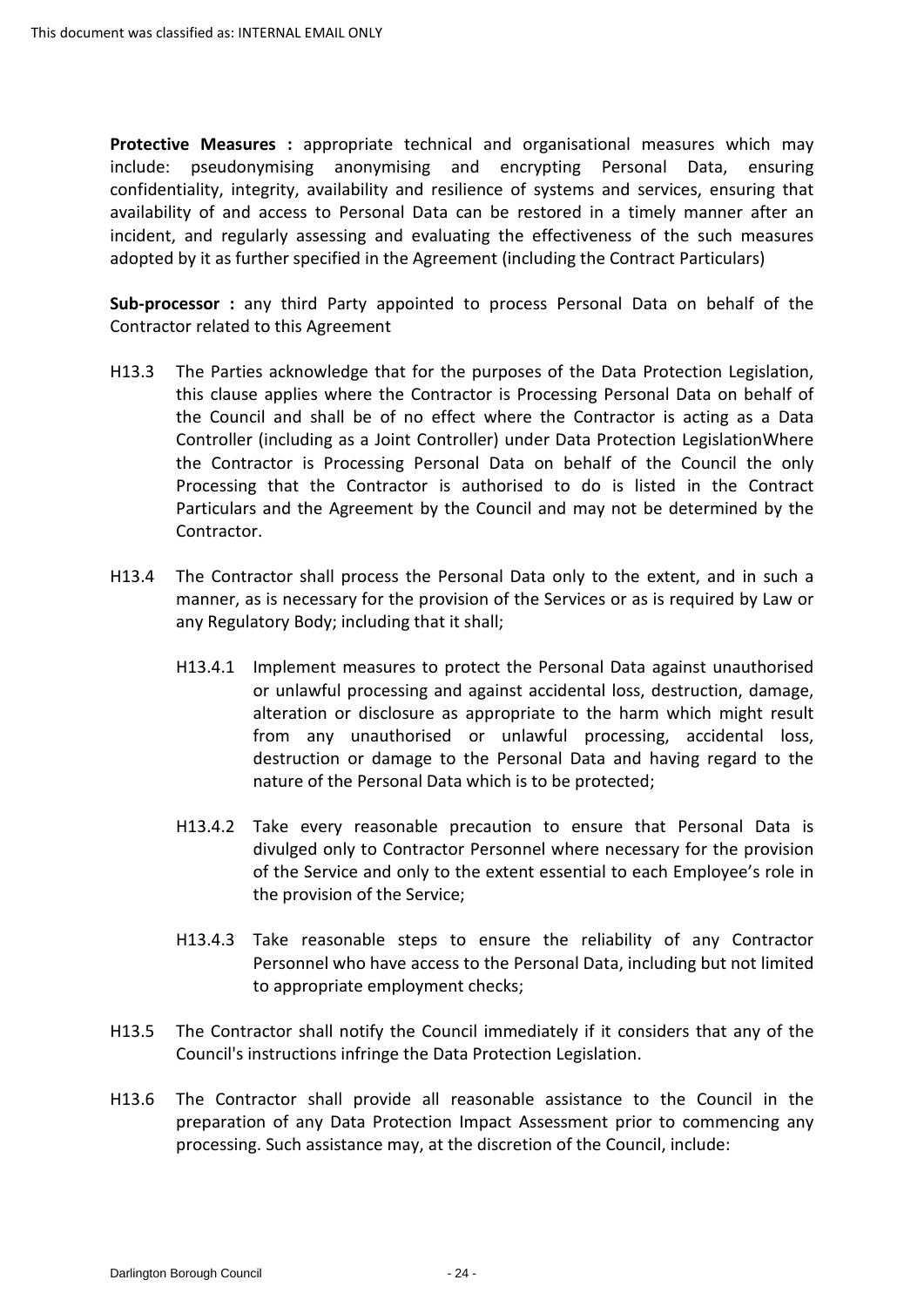- H13.6.1 a systematic description of the envisaged processing operations and the purpose of the processing;
- H13.6.2 an assessment of the necessity and proportionality of the processing operations in relation to the Services;
- H13.6.3 an assessment of the risks to the rights and freedoms of Data Subjects; and
- H13.6.4 the measures envisaged to address the risks, including safeguards, security measures and mechanisms to ensure the protection of Personal Data.
- H13.7 The Contractor shall, in relation to any Personal Data processed in connection with its obligations under this Agreement:
	- (including the Contract Particulars) unless the Contractor is required to do the Council before processing the Personal Data unless prohibited by Law; H13.7.1 process that Personal Data only in accordance with this Agreement otherwise by Law. If it is so required the Contractor shall promptly notify
	- H13.7.2 ensure that it has in place Protective Measures, which have been reviewed and approved by the Council as appropriate to protect against a Data Loss Event having taken account of the: (i) nature of the data to be technological development; and (iv) cost of implementing any measures; protected; (ii) harm that might result from a Data Loss Event;(iii) state of
	- H13.7.3 ensure that : (i) the Contractor Personnel do not process Personal Data Particulars); (ii) it takes all reasonable steps to ensure the reliability and integrity of any Contractor Personnel who have access to the Personal are informed of the confidential nature of the Personal Data and do not publish, disclose or divulge any of the Personal Data to any third Party unless directed in writing to do so by the Council or as otherwise permitted by this Agreement; and (D) have undergone adequate training in the use, care, protection and handling of Personal Data; and except in accordance with this Agreement (and in particular the Contract Data and ensure that they; (A) are aware of and comply with the Contractor's duties under this clause; (B) are subject to appropriate confidentiality undertakings with the Contractor or any Sub-processor; (C)
	- H13.7.4 not transfer Personal Data outside of the European Economic Area (EEA)<br>unless the prior written consent of the Council has been obtained and the accordance with UK GDPR Article 46 or Section 73 Part 3 of the Data Protection Act 2018) as determined by the Council; (ii) the Data Subject complies with its obligations under the Data Protection Legislation by providing an adequate level of protection to any Personal Data that is transferred (or, if it is not so bound, uses its best endeavours to assist the following conditions are fulfilled: (i) the Council or the Contractor has provided appropriate safeguards in relation to the transfer (whether in has enforceable rights and effective legal remedies; (iii) the Contractor Council in meeting its obligations); and (iv) the Contractor complies with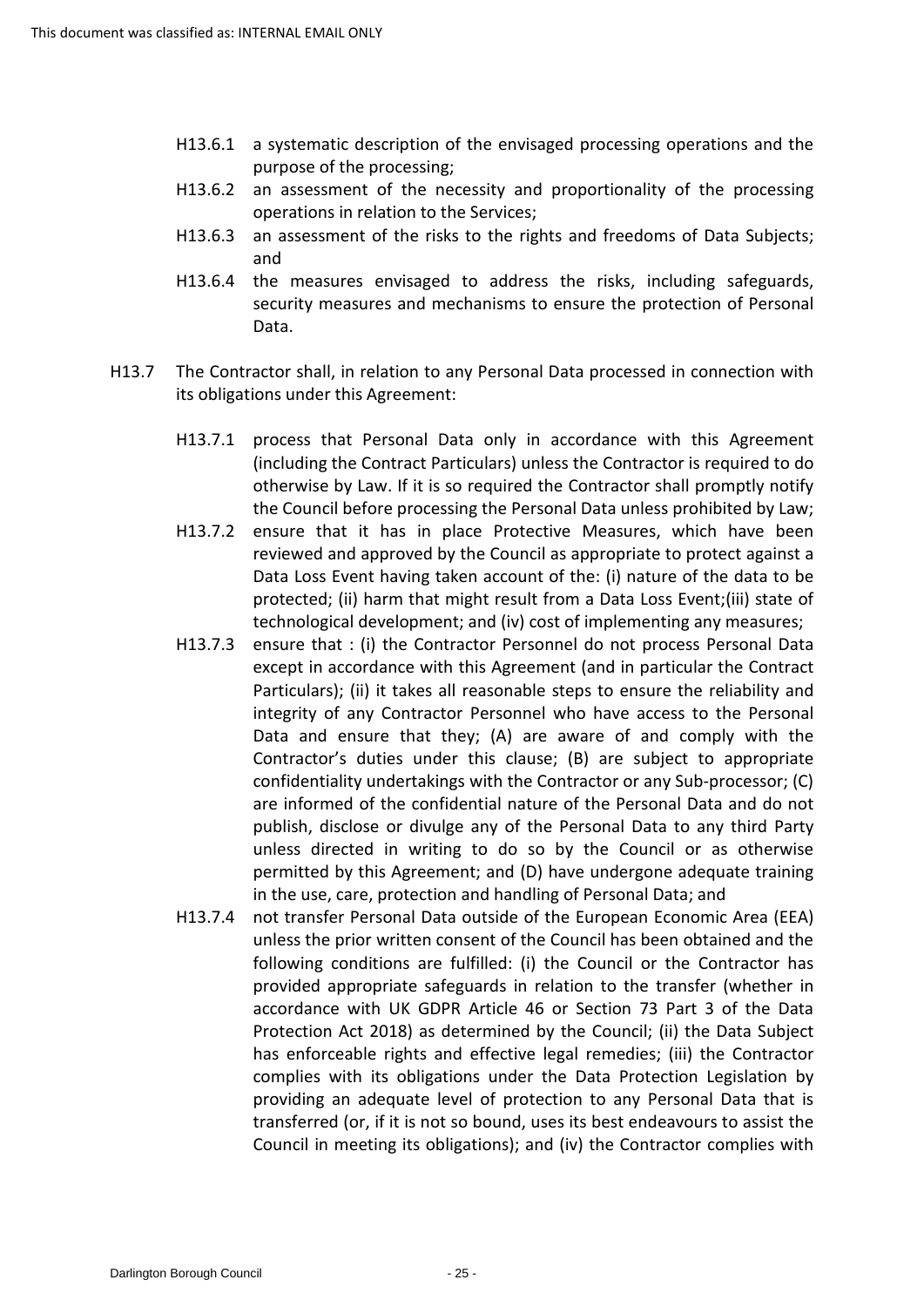any reasonable instructions notified to it in advance by the Council with respect to the processing of the Personal Data;

- H13.7.5 at the written direction of the Council, delete or return Personal Data unless the Contractor is required by Law to retain the Personal Data. (and any copies of it) to the Council on termination of the Agreement
- H13.7.6 Where the Contractor is required to transfer Personal Data to the Council, any such transfer of Personal Data shall be done in the following manner:
- H13.7.7 Information containing Personal Data, howsoever conveyed, shall be clearly marked 'OFFICIAL'. Information containing Special Categories of Personal Data, howsoever conveyed, shall be clearly marked 'OFFICIAL-SENSITIVE'.
- H13.7.8 When supplied by paper documents, the Personal Data shall be held in a secure environment prior to transfer. Personal Data shall be either:
- H13.7.9 Hand-delivered to the Nominated Officer. It shall not be sufficient to acknowledge receipt of the paper documents by written signature; or leave the Personal Data with any person other than Nominated Officer who will be asked to check the content of the paper documents and
- [H13.7.10](https://H13.7.10) Sent by post by recorded/special delivery or by a trusted courier to the Nominated Officer at the Council. The Contractor must ensure that addressed to the Nominated Officer. It shall not be sufficient to send the Personal Data to the Council without the name of the Nominated Officer being clearly displayed. documents containing Personal Data or Special Categories of Personal Data, howsoever conveyed, shall be clearly marked in accordance with clause H13.7.7 are sent in a sealed envelope/package which is correctly
- disks, memory sticks, floppy disks, digital video disks), the Personal Data [H13.7.11](https://H13.7.11) When supplied by electronic media (including but not limited to compact shall be encrypted in accordance with Good Industry Practice.
- [H13.7.12](https://H13.7.12) When supplied by electronic mail, the Personal Data will be transferred to the Nominated Officer and shall be either:
- H13.7.13 Encrypted in accordance with Good Industry Practice; or
- [H13.7.13](https://H13.7.13) Encrypted in accordance with Good Industry Practice; or<br>[H13.7.14](https://H13.7.14) Sent in an attachment protected by a secure password. Passwords will be communicated by telephone directly to the Nominated Officer.
- [H13.7.15](https://H13.7.15) No Personal Data will be sent unsecured in the title field or body of an email.
- [H13.7.16](https://H13.7.16) No Personal Data will be sent by facsimile unless the Contractor has place to ensure safe transmission and receipt of the Personal Data. written authorisation from the Council to do so and arrangements are in
- Personal Data and preventing the corruption or loss of Personal Data [H13.7.17](https://H13.7.17) The Contractor shall take responsibility for preserving the integrity of whilst in its possession.
- [H13.7.18](https://H13.7.18) The Contractor shall ensure that any system on which the Contractor holds any Personal Data, including back-up data, is a secure system that complies with Good Industry Practice.
- [H13.7.19](https://H13.7.19) If the Personal Data is corrupted, lost or sufficiently degraded as a result of the Contractor's Default so as to be unusable, the Council may: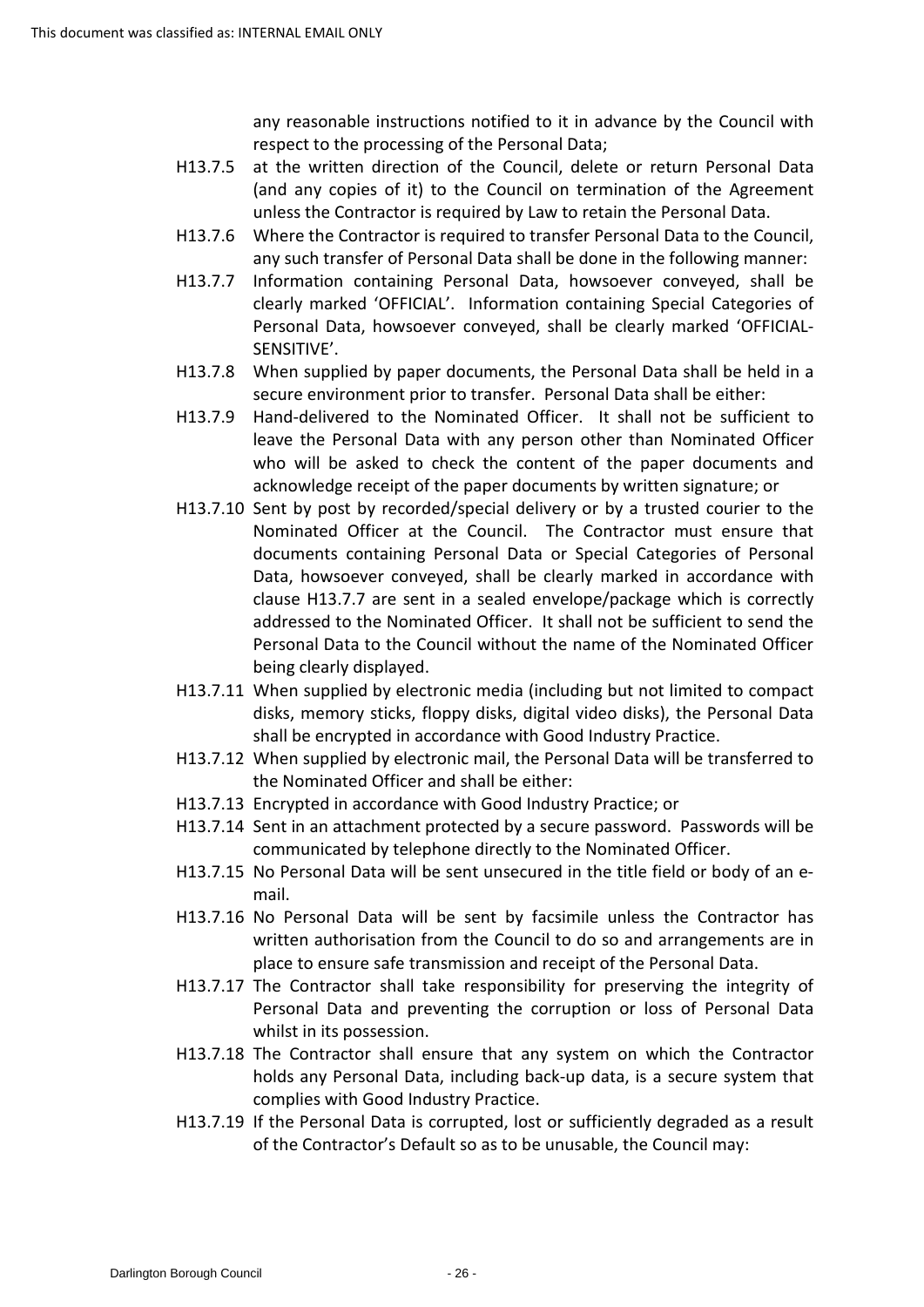- 13.7.19.1 Require the Contractor (at the Contractor's expense) to restore or procure the restoration of Personal Data if achievable and the Contractor shall do so within a reasonable timescale specified by the Council; and/or
- and shall be entitled to recover from the Contractor any 13.7.19.2 Itself restore or procure the restoration of Authority Data, reasonable expenses incurred in doing so.
- [H13.7.20](https://H13.7.20) If at any time the Contractor suspects or discovers that Authority Data has or may have become corrupted, lost or sufficiently degraded in any way for any reason, then the Contractor shall notify the Council immediately and inform the Council of the remedial action the Contractor proposes to take. Before any remedial action is commenced by the Contractor, the Contractor must seek written authorisation from the Council.
- within no more than 12 hours) if it; H13.8 Subject to clause H13.9, the Contractor shall notify the Council immediately (and
	- H13.8.1 receives a Data Subject Access Request (or purported Data Subject Access Request);
	- the right of access, rectification, restriction of processing, and erasure of H13.8.2 receives a request from a Data Subject in accordance with rights granted pursuant to the Data Protection Legislation including but not limited to Personal Data.
	- H13.8.3 receives any other request, complaint or communication relating to either Party's obligations under the Data Protection Legislation;
	- H13.8.4 receives any communication from the Information Commissioner or any other regulatory authority in connection with Personal Data processed under this Agreement;
	- H13.8.5 receives a request from any third Party for disclosure of Personal Data where compliance with such request is required or purported to be required by Law; or becomes aware of a Data Loss Event.
- of further information to the Council in phases, as details become available. H13.9 The Contractor's obligation to notify under clause H13.8 shall include the provision
- H13.10 Taking into account the nature of the processing, the Contractor shall at its own (and insofar as possible within the timescales reasonably required by the Council) cost provide the Council with full assistance in relation to either Party's obligations under Data Protection Legislation and any complaint, communication or request made under clause H13.8 to the Contractor (or to the Council as the case may be) including by promptly providing:
	- H13.10.1 the Council with full details and copies of the complaint, communication or request;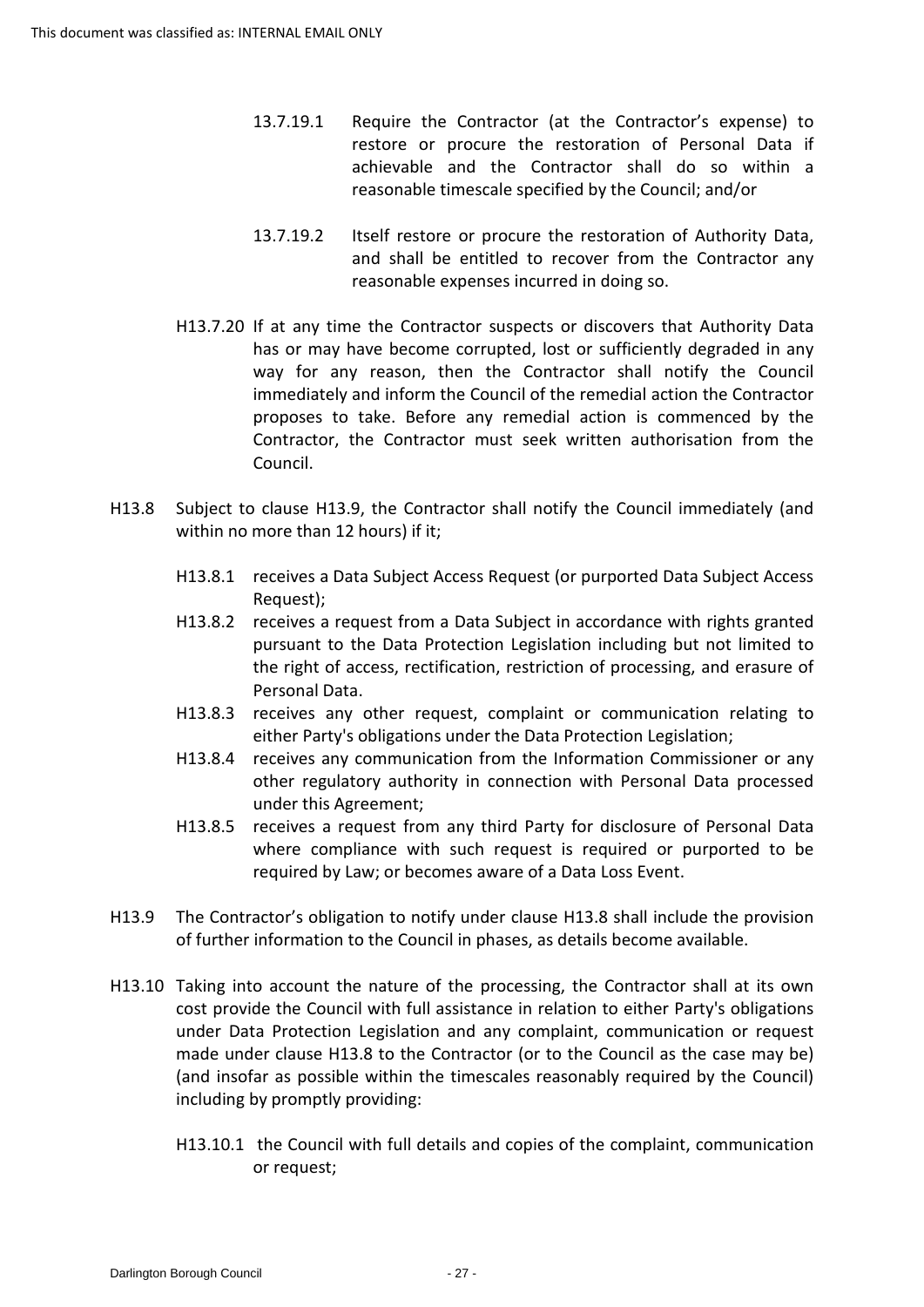- H13.10.2 such assistance as is reasonably requested by the Council to enable the Council to comply with a Data Subject Access Request within the relevant timescales set out in the Data Protection Legislation;
- H13.10.3 the Council, at its request, with any Personal Data it holds in relation to a Data Subject;
- H13.10.4 assistance as requested by the Council following any Data Loss Event;
- the Information Commissioner's Office, or any consultation by the Council H13.10.5 assistance as requested by the Council with respect to any request from with the Information Commissioner's Office.
- H13.11 The Contractor shall maintain complete and accurate records and information to demonstrate its compliance with this clause H13.
- H13.12 The Contractor shall allow for audits of its Data Processing activity by the Council or the Council's designated auditor.
- H13.13 The Contractor shall designate a data protection officer if required by the Data Protection Legislation.
- H13.14 Before allowing any Sub-processor to process any Personal Data related to this Agreement, the Contractor must:
	- H13.14.1 notify the Council in writing of the intended Sub-processor and processing;
	- H13.14.2 obtain the written consent of the Council;
	- to the terms set out in this clause H13 such that they apply to the Sub-H13.14.3 enter into a written agreement with the Sub-processor which give effect processor; and
	- H13.14.4 provide the Council with such information regarding the Sub-processor as the Council may reasonably require.
- H13.15 The Contractor shall remain fully liable for all acts or omissions of any Subprocessor.
- H13.16 The Contractor may, at any time on not less than 30 Working Days' notice, revise this clause by replacing it with any applicable controller to processor standard clauses or similar terms forming part of an applicable certification scheme (which shall apply when incorporated by attachment to this Agreement).